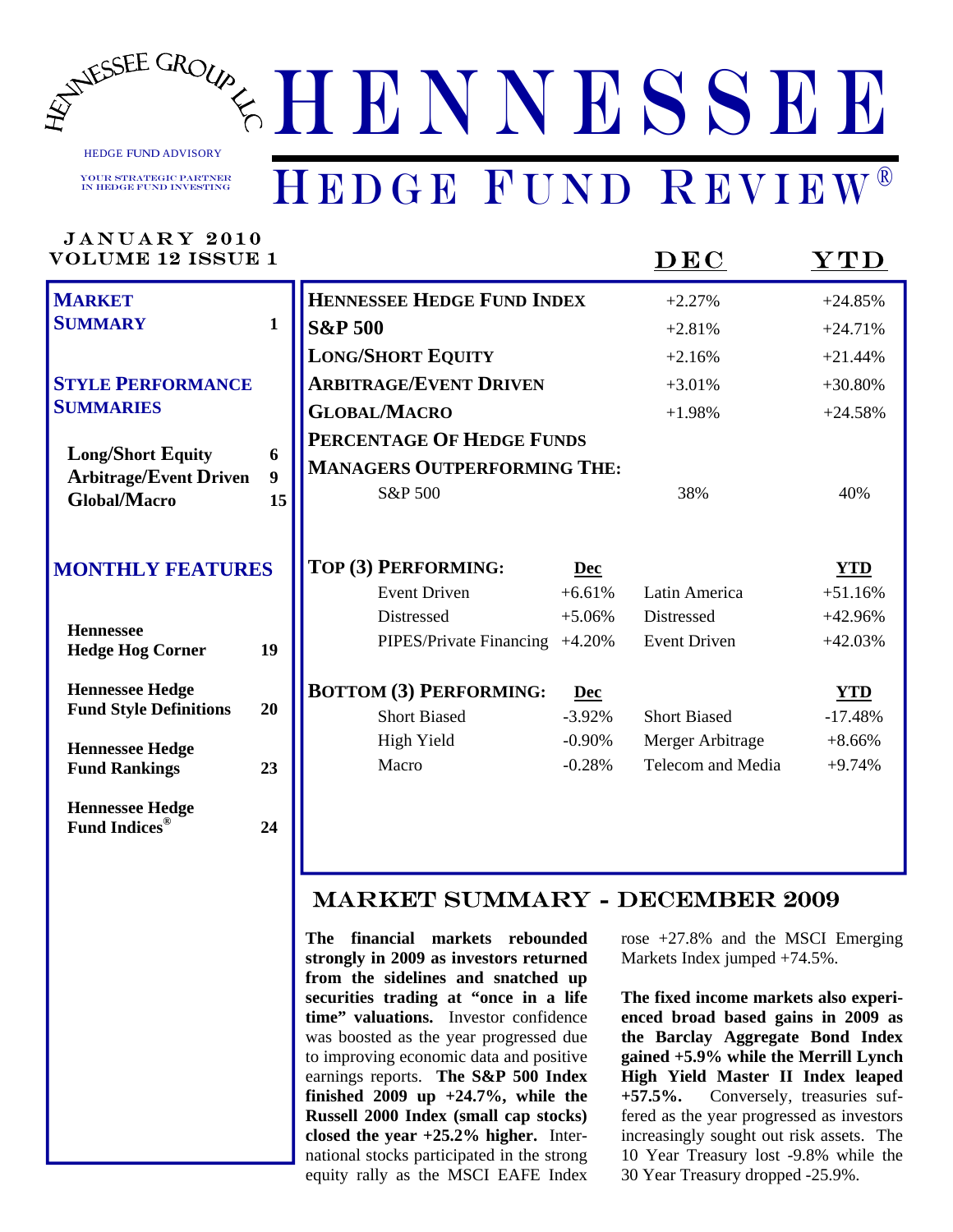HEDGE FUND REVIEW®

**Commodity prices were driven higher throughout the year as optimism grew that the worst of the recession may have passed and the fear of inflationary pressures grew.** The Reuters/Jefferies CRB Index rose +23.7% in 2009. The S&P GSCI Crude Oil Spot jumped +77.9% while gold broke a new record high, exceeding \$1,200 in late 2009.

**The Hennessee Hedge Fund Index gained +2.3% during the month of December, and finished 2009 up +24.9%.** Despite a strong equity rally and moderate net exposures, hedge funds managed to keep up with the traditional equity markets and register their best year since 1999. **The top three performing** 



**strategies in 2009 included convertible arbitrage, emerging markets and distressed.** Managers were able to take advantage of the massive deleveraging and forced liquidations as a result of the credit crisis in 2008 and purchase securities at very attractive valuations early in the year**.** In addition to strong gains, there was a substantial slow down in redemptions and fund closures, particularly as the year progressed. **Entering 2010, the industry appears to have put the worst behind it as it is once again experiencing positive net inflows and an uptick in fund launches.** 



The U.S. economy started 2009 off with weak output, contracting -6.4% and -0.7% during the first and second quarters, respectively. Inventory cuts were the primary detractor, highlighted by a record \$100 billion inventory cut which detracted nearly -3.0% from first quarter GDP growth. **The huge drop in inventories, however, paved the way for a rebound in orders and output in late 2009 as businesses had to restock exceptionally low inventory levels.** Third quarter GDP growth came in at a positive  $+2.2\%$  due to inventory rebuilding and consumer spending. **While a return to positive economic growth is encouraging, there are still numerous headwinds that could stall or result in muted growth going forward.** With the unemployment rate in the double digits  $(+10\%)$ , economists believe consumer spending, which represents nearly 2/3 of economic growth, will remain muted, particularly as stimulus programs such as the "cash for clunkers" expire. In addition, inventory restocking, one of the major contributors to growth in the  $3<sup>rd</sup>$  quarter, is a cyclical component that is unlikely to continue which puts into question the sustainability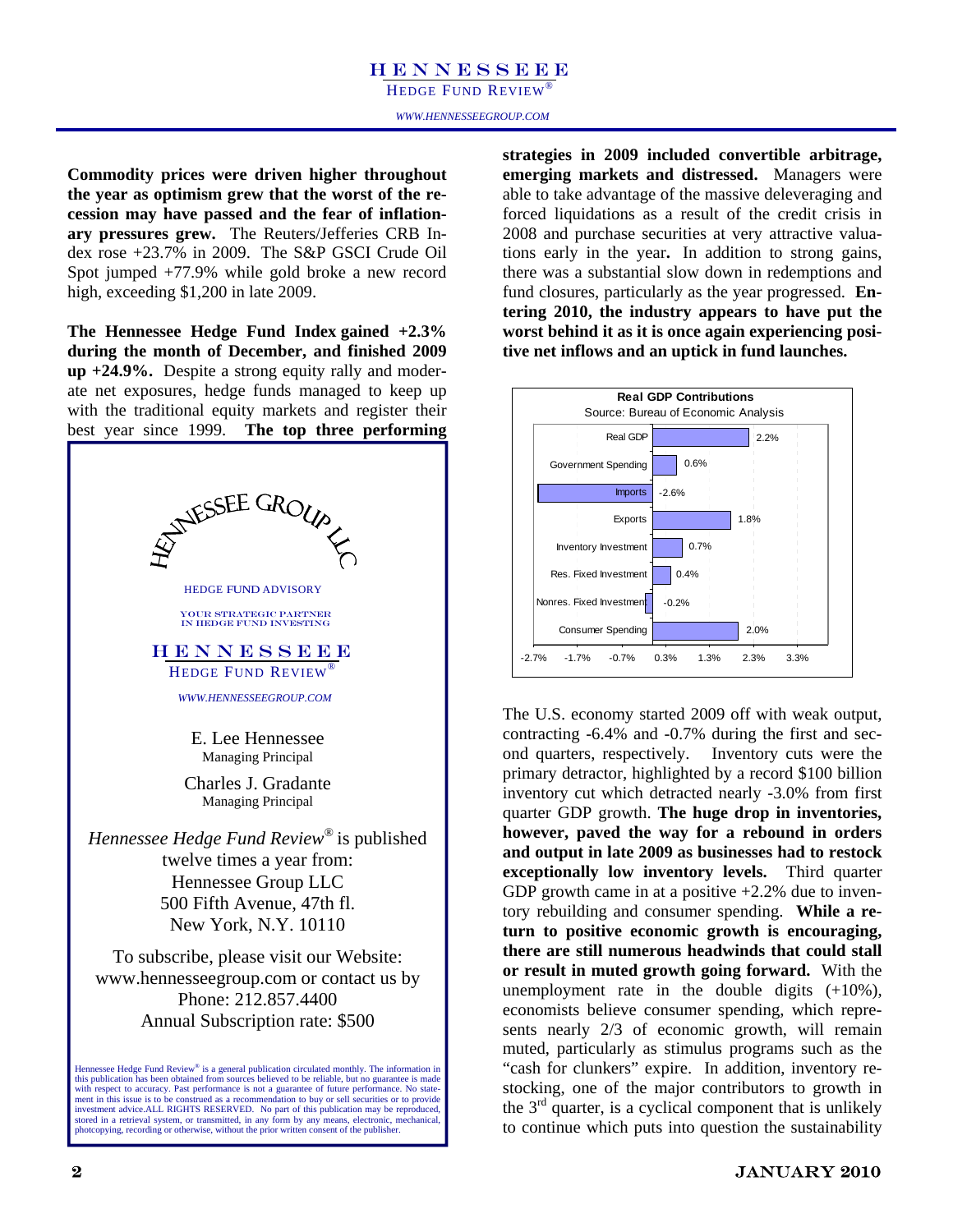of such growth. **Economists believe economic growth will remain muted in 2010, ranging between +2.0% and +2.5%.** 



While the employment situation got "less worse" as the year progressed, the overall picture remains bleak. **From December 2008 to December 2009, the number of unemployed rose from 7.7 million to 15.3 million while the unemployment rate rose from +5.0% to +10.0%.** The losses have been broad based, affecting all sectors of the economy. **Including individuals that are no longer looking for work or have chosen to take part time work, the unemployment rate jumps to over +17%.** That said, reductions in nonfarm payrolls have been declining at a slower rate and the hiring of temporary workers has increased for five consecutive months. Generally speaking, a rise in temporary staffing is an initial sign that businesses have squeezed as much production as they can out of their existing work force and are taking the first step to add staff. **Economists anticipate employers to start adding jobs in the coming months which should lead to the jobless rate topping out slightly above +10%.** 

**The housing market also showed signs of stabilization throughout the year,** but remains fragile. The Standard & Poor's/Case-Shiller U.S. National Home Price Index, which tracks changes in the value of the residential real estate market in 20 metropolitan regions across the United States, was flat in October after having recorded gains in five consecutive months. **Year-over-year, the index remains off -7.3%.** In additional housing news, existing home sales jumped +7.7% in November, and are now up an impressive +44.0% on a year-over-year basis. **Existing home sales inventory now stands at 6.5 months,** 

**a 3.5 year low and well below the 11.2 months supply a year ago.** Conversely, new home sales experienced a steep drop in November, dropping -11.0% during the month. **That said, the supply of new homes, approximately 235,000 (7.9 months), is at its lowest level since 1971 and well below its record high of 12.9 months a year ago.** While recent improvements are encouraging, economists remain wary about the sustainability of the housing recovery. Benefits such as the new home buyer tax credit, which have helped mitigate the downturn in the housing market, are bound to expire and any sales improvements due to such credits are just borrowing from future sales. **There is also concern that mortgage rates, which are at record lows, will likely rise in the months ahead as the Fed unwinds its purchases of mortgage-backed securities which will likely further slow housing sales.** 

**Due to ongoing challenges for the economy, particularly the jobs and housing markets, consumer confidence remains fragile.** The Consumer Confidence Index rose to 52.9 in December, however well off its high set in July of 2008 at 112.0. **That said, the index has gradually improved over the year, finishing 2009 well above its all time low set in early 2009 when it was hovering around 30.** In addition, the expectations component of the index jumped more than 5 points to 75.6 in December, its highest reading since December of 2007. An 80 reading for the expectations component is generally considered to be a leading indicator for economic recovery. While the index has experienced marginal improvements throughout the year, the gains have been somewhat narrowly focused in the expectations component, and many areas of the index remain weak, particularly the present situations index. **Economists anticipate the overall consumer confidence index to remain volatile and subdued until real growth resumes in the labor market.**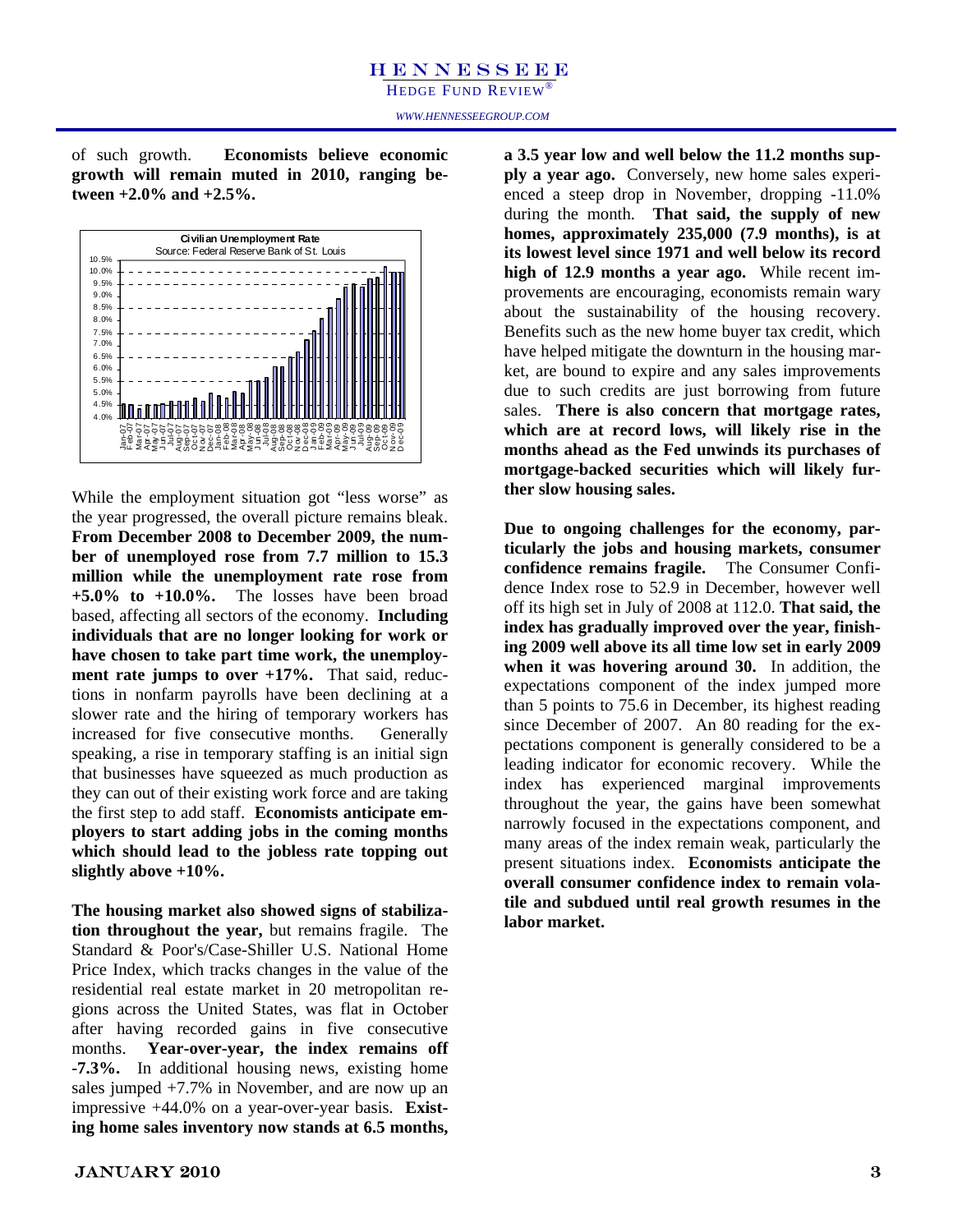HEDGE FUND REVIEW®

*WWW.HENNESSEEGROUP.COM* 



The Hennessee Hedge Fund Indices® are calculated from performance data supplied by a diversified group of hedge funds monitored by the Hennessee Hedge Fund Advisory Group. The Hennessee Hedge Fund Index is an equally- weighted average of the funds in the Hennessee Hedge Fund Indices®. The funds in the Hennessee Hedge Fund Index is net of fees and unaudited. The hedge fund performance data has been obtained from sources believed to be reliable, but no guarantee is made with respect to accuracy. Past performance is no guarantee of future returns. This material is for general information only and is not an offer or

#### You Wouldn't Use a Stock Index to Benchmark Your Bond Portfolio

#### So Why Use One to Benchmark Your Hedge Funds?

#### Hennessee Hedge Fund Indices®

Hennessee Group recognized the need for the creation of specific 'benchmarks' to measure a hedge fund manager's success. From this original concept, the blueprints of the Hennessee Hedge Fund Indices<sup>®</sup> evolved into what we know today.

The Hennessee Hedge Fund Indices® have been used as a hedge fund benchmark since 1987. Created real-time, the Hennessee Hedge Fund Indices® are an equally weighted average of a diversified group of hedge funds consisting of 23 different investment styles.

For more information on the Hennessee Hedge Fund Indices® , please visit us at www.hennesseegroup.com or lookup us up on Bloomberg under the symbol "HHFD".

solicitation to buy or sell any security including any interest in a hedge fund. ALL RIGHTS RESERVED.



**Your Strategic Partner In** *Hedge Fund Investing*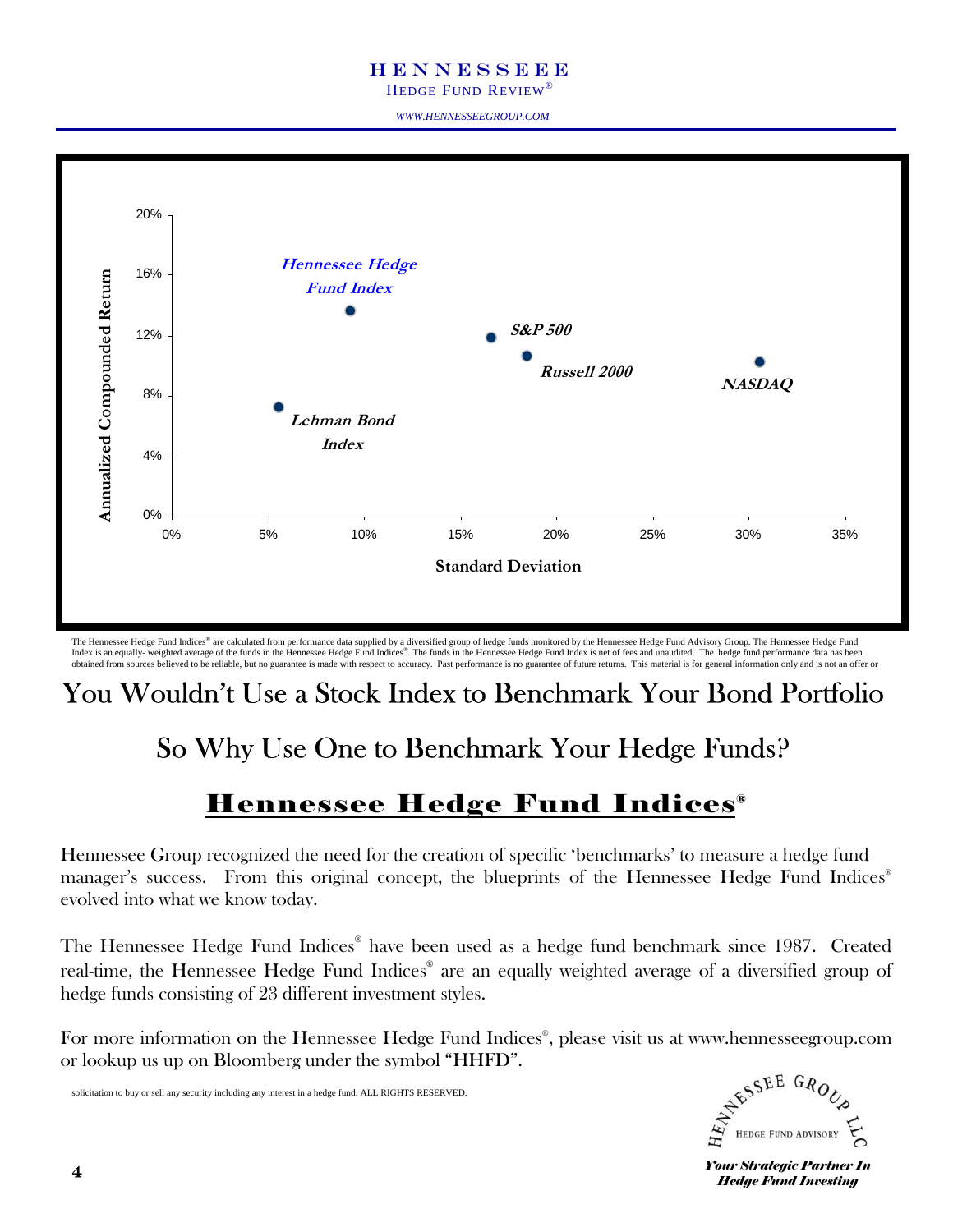HEDGE FUND REVIEW®

*WWW.HENNESSEEGROUP.COM* 



**As the labor market begins to stabilize, personal income is beginning to experience small advances and consumer spending is returning.** Personal income rose +0.4% in November, with the wage and salary disbursement component advancing  $+0.3\%$ , its largest gain in seven months. That said, over the most recent twelve month period, personal income is down -0.3%. Consumer spending rose +0.5% in November and is now up  $+2.3\%$  over the past year. With personal income rising in line with spending, the personal savings rate held steady at +4.7% in November. In addition, consumer credit plunged \$17.5B in November, another record drop and a much bigger decline than expected. The drop was largely driven by the revolving component, which dropped by a staggering \$13.7B. **As the balance sheet of consumers improves, economists expect income and spending to also improve in the coming months, particularly as the labor market gains strength.** 

**Headline inflation has been kept in check over the last year due in large part to lower energy prices, declining housing prices and elevated levels of unemployment.** Headline CPI rose +0.4% in November and is now up a moderate  $+1.8\%$  over the past year. The core rate, which excludes food and energy, was flat during the month of November and finished the most recent 12 month period up  $+1.7\%$ . With inflation still relatively subdued, the Fed continues to focus on the struggling economy and weak employment situation. Ben Bernanke recently reiterated the Fed's desire to keep the fed funds rate at 0% to 0.25% for an extended period of time. **In light of this accommodative stance by the Fed, there is growing concern inflation could become a longer term problem for the economy.** 

The manufacturing sector, as measured by the Institute for Supply Management's Manufacturing index (ISM Index), a diffusion index measuring national manufacturing conditions by surveying 300 firms on employment, production, new orders, supplier deliveries and inventories, improved toward the end of 2009 and finished the year in expansion mode. **The final 2009 reading for the ISM Index came in at 55.9 (readings above 50 indicate an expanding manufacturing sector), well above the level the index started the year at, approximately 36.** In addition, the new orders index continues to show strength, jumping more than 5 points to 65.5 in November, the most telling barometer that the sector is likely to experience further expansion in the months ahead. **Another positive indicator is the continued rise in the employment index which rose more than 1 point to 52.0 in November, a sign manufacturers are no longer cutting their workforce.** The rebound in manufacturing over the course of the year and surprisingly strong report in November will likely lift expectations for a first half economic recovery led by the manufacturing sector.

**In light of the tumbling financial markets and weakening economy entering 2009, the U.S. government became increasingly aggressive with its fiscal**  and monetary policies. In addition to aggressively reducing its target for the federal funds rate to a range of 0% to .25%, the Fed created a variety of lending facilities in an attempt to stabilize troubled financial companies and increase liquidity for the credit markets. **While such actions boosted the financial markets in 2009 and averted further deterioration in the economy, they have greatly expanded their balance sheet. There is now growing concern such actions will result in new challenges going forward, namely how the drastic increase in debt taken on to battle current economic problems will be financed without harming future economic growth.** In addition, the Fed will eventually have to confront the challenge of exiting the accommodative stance on interest rates while also not thwarting economic growth.

**The driving force behind the ongoing rally continues to be better than expected economic data and excessive amounts of liquidity being plowed into the financial markets.** However, investors are now beginning to question the sustainability of such catalysts and whether or not the markets have gotten ahead of themselves. There is a growing concern as the stimulus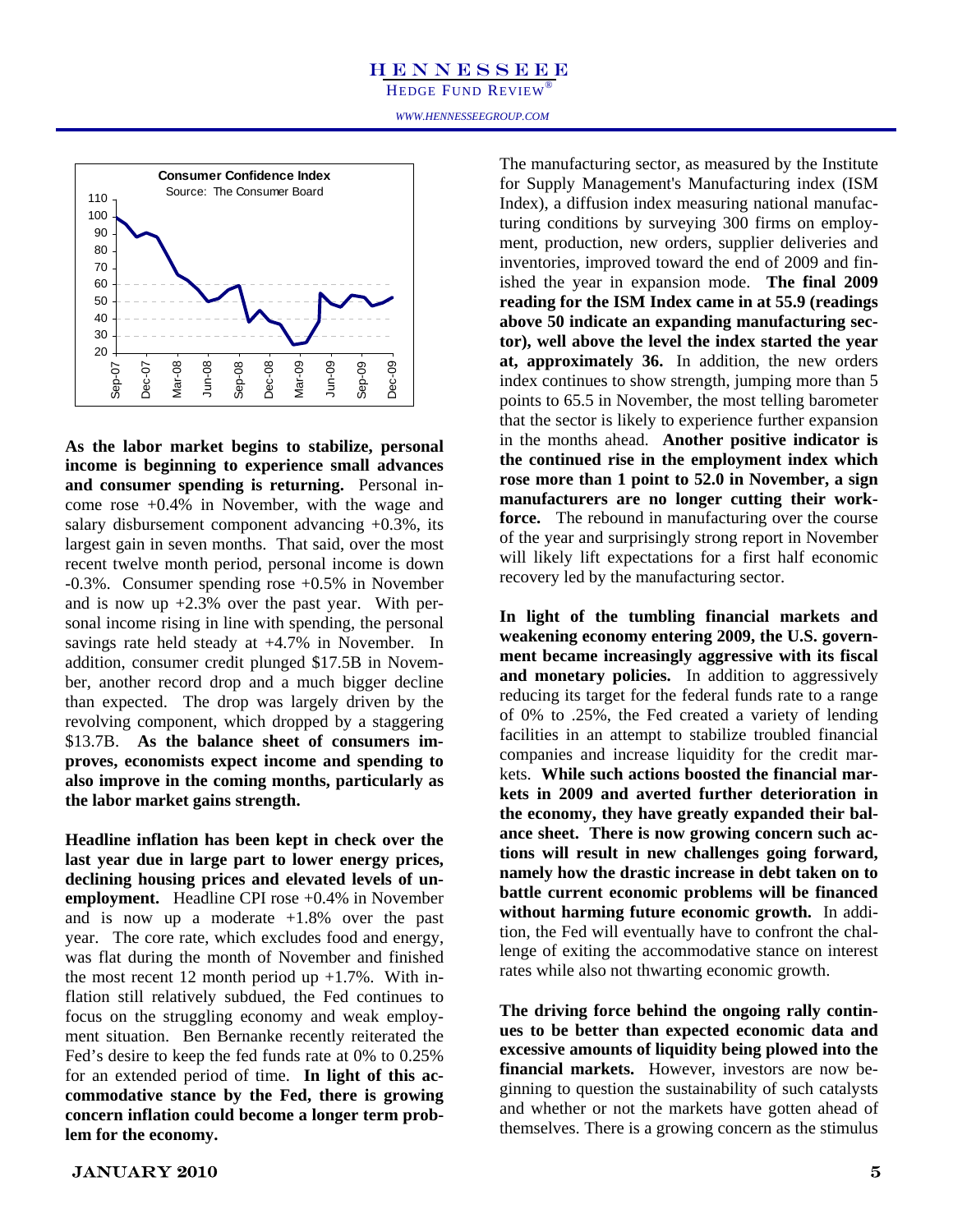HEDGE FUND REVIEW<sup>®</sup>

is removed that we could experience another slow down in economic growth and a strong sell-off in the financial markets, particularly as liquidity dries up. **Given these near term risks, managers remain cautious and are positioning themselves for a market that is likely to transition from a beta driven market to one of a stock pickers market which should benefit hedge funds that have historically relied on limited directional risk and strong security selection for alpha generation.** 

#### *Long/Short Equity*  **(YTD: +21.44% / DEC: +2.16%)**

**After plunging nearly -60% from its high in October 2007 through early March 2009, the equity markets experienced a strong, broad based rally, gaining over +65% during the final nine months of the year.** The S&P 500 Index finished 2009 up +24.7%, while the Russell 2000 Index closed the year with a +25.2% gain. **Growth stocks outperformed value with the Russell 3000 Growth Index gaining +37.0% in 2009 while the Russell 3000 Value Index advanced +19.8%.** From a sector perspective, technology stocks led the way with a  $+59.9\%$  gain, followed by material stocks (+45.2%) and consumer discretionary stocks (+38.8%). All ten sectors experienced gains in 2009.



**The Hennessee Long/Short Equity Index gained +2.16% in December and finished up +21.4% in 2009.** Long/short equity funds profited from positions in their long portfolios while short portfolios and

hedges generally served as a drag on performance throughout the year. Shorting was particularly difficult as some of the top performers for the year were low quality, cheap stocks. **As a result, short biased managers suffered in 2009 as the Hennessee Short Biased Index declined -17.5%.** Long/short equity hedge funds most willing to take on heightened directional risk, while buying up high beta stocks that experienced the steepest sell-offs during the credit crisis, were most rewarded while those funds that remained defensively positioned, and cautious, with an emphasis on fundamentals, generally lagged, particularly as the year progressed.



**The technology sector finished 2009 with a solid +5.6% gain in December. For the year, technology was the top performing sector with an impressive +59.9% return. The Hennessee Technology Index gained +2.9% in December and finished the year with a solid +27.9% gain.** Hedge funds maintained an overweight allocation to the technology sector throughout the year as they were attracted to the above-average balance sheet strength of many of the underlying companies and the overall ability of the sector to outgrow the broader economy, particularly during the economic downturn**.** In addition, hedge funds anticipated a rebound in new orders for the technology space, particularly as the economy started to show signs of improving as most companies greatly cut back on IT spending early in the recession. **Another popular theme among hedge funds in 2009 and will likely remain a major theme in 2010 is the development of the smartphone and global handset market.** While the massive run-up since March has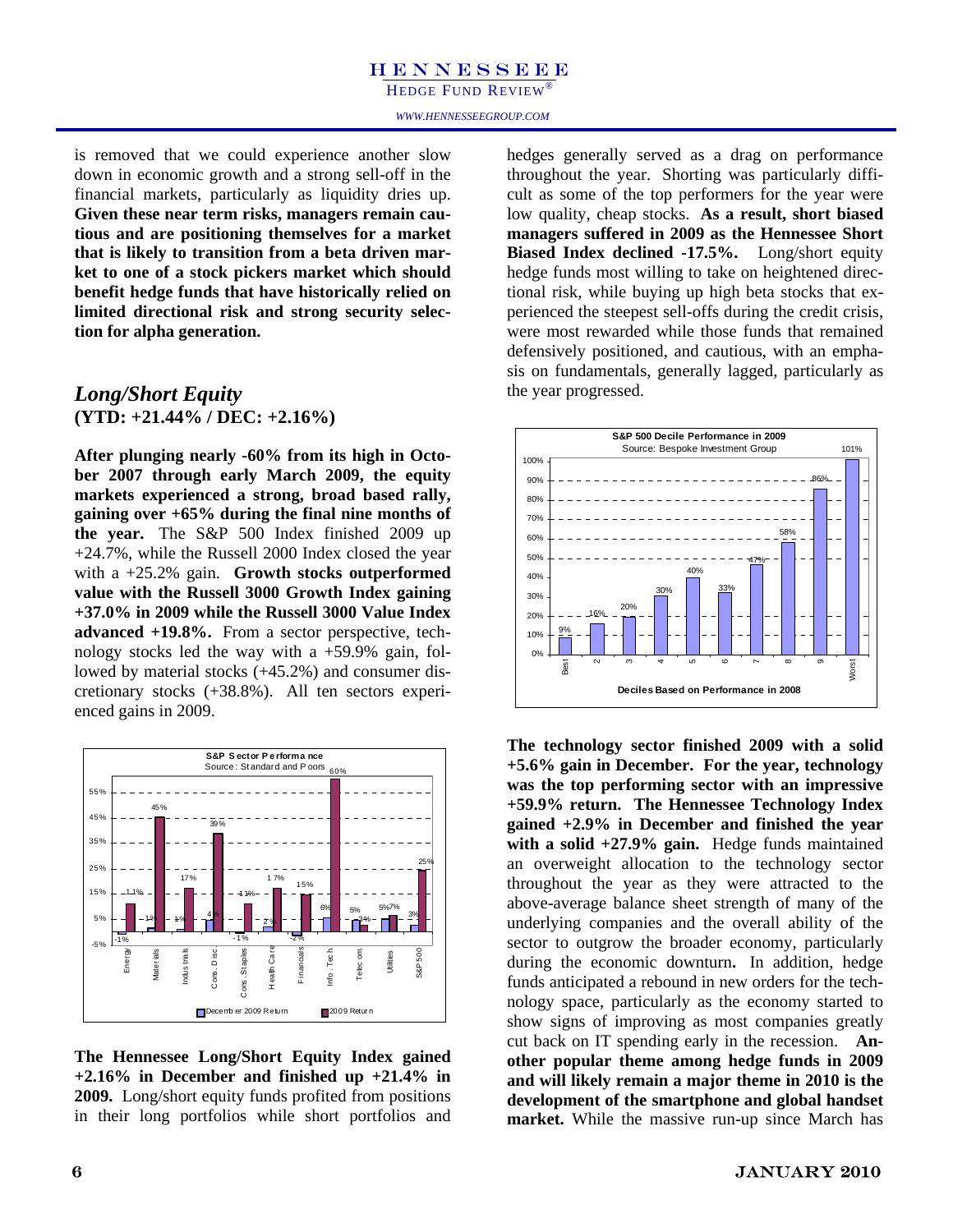HEDGE FUND REVIEW®

moderated slightly, hedge funds believe without a material pullback, most of the technology and telecom sectors remain fairly valued. And if the substantial and lasting economic rebound that appears to have been priced in fails to materialize, the recent rally could easily reverse. **Hedge funds will maintain exposure to the sector but will be highly selective and cautious given the near term risks.** Some of the most notable hedge fund holdings throughout the year included Apple, Microsoft, Amazon, Research In Motion and Google.

The materials sector rebounded strongly in 2009 based on prospects for a global economic recovery and longer term inflationary concerns. **The materials sector within the S&P 500 Index rose +1.4% in December and finished 2009 with an impressive +45.2% gain. Many hedge funds were cautious with their exposures to the commodity sectors, particularly during the early part of the year due to the slowing economy and anticipation of deflationary pressures. However, investors started to rotate back into the commodity oriented sectors as economic data continued to point to a possible recovery. A common theme investors anticipate taking hold as the economic recovery continues to solidify is the "reflation" trade.** Hedge funds believe many factors point in the right direction for basic materials companies in 2010, but capacity expansions, and possible oversupply, as well as demand shifts due to environmental concerns are longer-term headwinds. And there is also the question as to whether demand out of China will meet expectations going forward.

The energy sector lagged early in the year, however higher oil prices, improving sentiment about the future of gas prices, and healthier credit markets combined to drive a rally in the middle of 2009 and led to a respectable full year return of +11.3% for the sector. **Managers will remain cautious and selective as the recovery is still highly uncertain and will likely lead to near term volatility for both the energy and materials sectors. That said, longer term fundamentals are favorable.**

|                                    | Hennessee Long/Short Equity Index vs. S&P 500<br>Source: Hennessee Group; Standard & Poor's |          |            |
|------------------------------------|---------------------------------------------------------------------------------------------|----------|------------|
|                                    | Long/Short<br><b>Equity Index</b>                                                           | S&P 500  | Difference |
| 1999                               | 33.9%                                                                                       | 19.5%    | $+14.4%$   |
| 2000                               | 10.2%                                                                                       | $-10.1%$ | $+20.3%$   |
| 2001                               | 2.9%                                                                                        | $-13.0%$ | $+15.9%$   |
| 2002                               | $-6.4\%$                                                                                    | $-23.4%$ | $+17.0%$   |
| 2003                               | 19.4%                                                                                       | 26.4%    | $-7.0\%$   |
| 2004                               | 7.8%                                                                                        | 9.0%     | $-1.2%$    |
| 2005                               | 6.8%                                                                                        | 3.0%     | $+3.8\%$   |
| 2006                               | 11.1%                                                                                       | 13.6%    | $-2.5%$    |
| 2007                               | 12.1%                                                                                       | 3.6%     | $+8.5%$    |
| 2008                               | $-18.3%$                                                                                    | $-38.5%$ | $+20.2%$   |
| 2009                               | $+21.4%$                                                                                    | $+24.7%$ | $-3.2\%$   |
| <b>Annualized</b><br>$(1999-2009)$ | $+6.5\%$                                                                                    | $-2.6%$  | $+9.1\%$   |

Consumer discretionary stocks benefited greatly in 2009 as investors shifted back into more economically sensitive sectors as economic data pointed to a possible recovery and earnings reports were largely better than expected. **The consumer discretionary sector within the S&P 500 Index rose +4.3% in December and finished 2009 with a strong +38.8% gain. After a substantial sell-off early in the year, investors poured into the retail stocks as valuations became overly compelling despite the bleak outlook for the consumer.** In general, hedge funds now believe retail stocks look fairly valued if not slightly overvalued at this time, as the market appears to be pricing in a fairly significant recovery in consumer spending in 2010. That said, there is belief that increased consumer confidence will lead to more upgrades and earnings growth is likely to surprise to the upside over the next few years. **Hedge funds remain cautious with regards to their exposures, particularly to retail and leisure stocks.**

**The consumer staples sector experienced gains in 2009 but lagged the broader market as investors became less defensive throughout the year.** The consumer staples sector slipped -0.7% in December and closed 2009 with a full year gain of +11.2%.Hedge funds continue to like consumer staples stocks as the overall fundamentals remain favorable. While the benefits they reaped from pricing and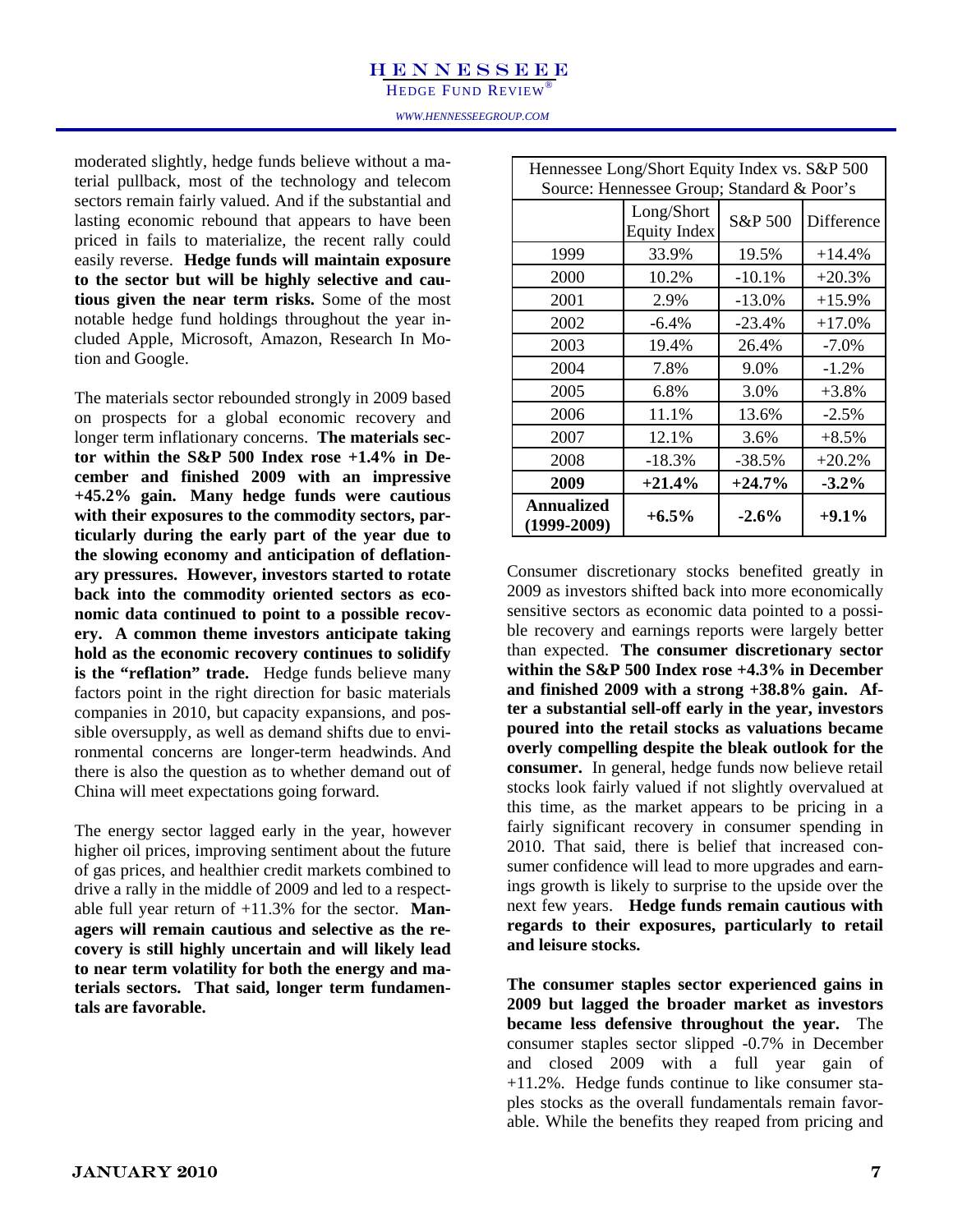HEDGE FUND REVIEW<sup>®</sup>

cost reduction last year are unlikely to serve as catalysts, hedge funds see volume growth as the likely catalyst going forward. In addition, they see the weakening dollar as supportive for many names within food, beverage and domestic staples. **Lastly, hedge funds anticipate stock buy back programs to pick up in 2010 as well as possible M&A activity.** Hedge funds will be selective as the recent rally in the stock market has caused several household & personal products and media companies to trade closer to fair value estimates but they believe the sector as a whole will serve as a safe haven if the near term risk of a market sell-off materializes.

**The financial sector gained a respectable +14.8% in 2009, however remains well off 2007 levels after experiencing a sharp sell-off across the entire sector in 2008. The Hennessee Financial Equities Index gained +2.4% in December and finished 2009 with a solid +26.0% gain. The outperformance in 2009 is largely attributable to the shorting and subsequent short covering that took place early in the year.** As financial stocks fell to all time lows and the government became highly active in rescuing ailing institutions, most hedge funds covered their shorts which led to a sharp jump in prices**. As a result, prices of financial stocks were driven up due in large part to overly compelling valuations as opposed to sound or improving fundamentals.** However, the rapid rebound in financial stock prices paused in the fourth quarter as fundamentals no longer justified current valuations. Hedge funds no longer view financial stocks as across-the-board cheap. That said, they believe the market rally has left behind some pockets of opportunity, including for-profit education, insurance brokers and regional banks**. Investors will seek out the highest-quality names in 2010 as another fall in the capital markets remains a risk, and the strongest names will provide both relative downward protection and are also best poised to exploit a tighter market.** 

The healthcare sector gained +1.9% in December and closed 2009 with a full year return of +17.1%. **Hedge funds like the fundamentals in the health care space and have used the weak performance in the sector as an opportunity to build positions throughout the year at attractive valuations.** While many funds believe the sector will experience ongoing volatility in the near term, particularly as more clarity on the details of the health care reform emerge, they see solid long term opportunities for both sides of their portfolios. Areas of focus remain the drug and biotech space, specifically companies with strong product pipelines, portfolios with long term patent protection as well as companies that are likely to benefit from ongoing M&A activity. **Hedge funds believe as reform starts to materialize, the veil covering healthcare stocks will lift, and investors' sentiment will continue to improve leading to outsized gains in 2010.** Current top holdings among hedge funds include Teva Pharma, Wyeth, St. Jude Medical, Boston Scientific and Schering-Plough.



**While most hedge funds increased gross and net exposures throughout 2009, they remain cautious entering 2010 as it is widely believed the market, driven more by momentum than fundamentals, may have run too far, too fast.** From a valuation perspective, the markets look frothy as the S&P 500 dividend yield dropped to 1.71% at year-end, the lowest dividend yield ever recorded for the S&P. **In addition, the P/E ratio on the S&P 500 has expanded from 10x to nearly 23x over the past 9 months.** Given the recent market run up and current valuations, managers believe the multiple expansion phase of this rally has ended. **Going forward, managers will be focused on fundamentals and earnings, and believe we will need to see positive earnings reports to maintain the momentum that carried the markets in 2009.** Managers believe a return to fundamentals in 2010 will present compelling opportunities in individual names for both the long and short sides of their books which should lead to another year of double digit unlevered returns for investors.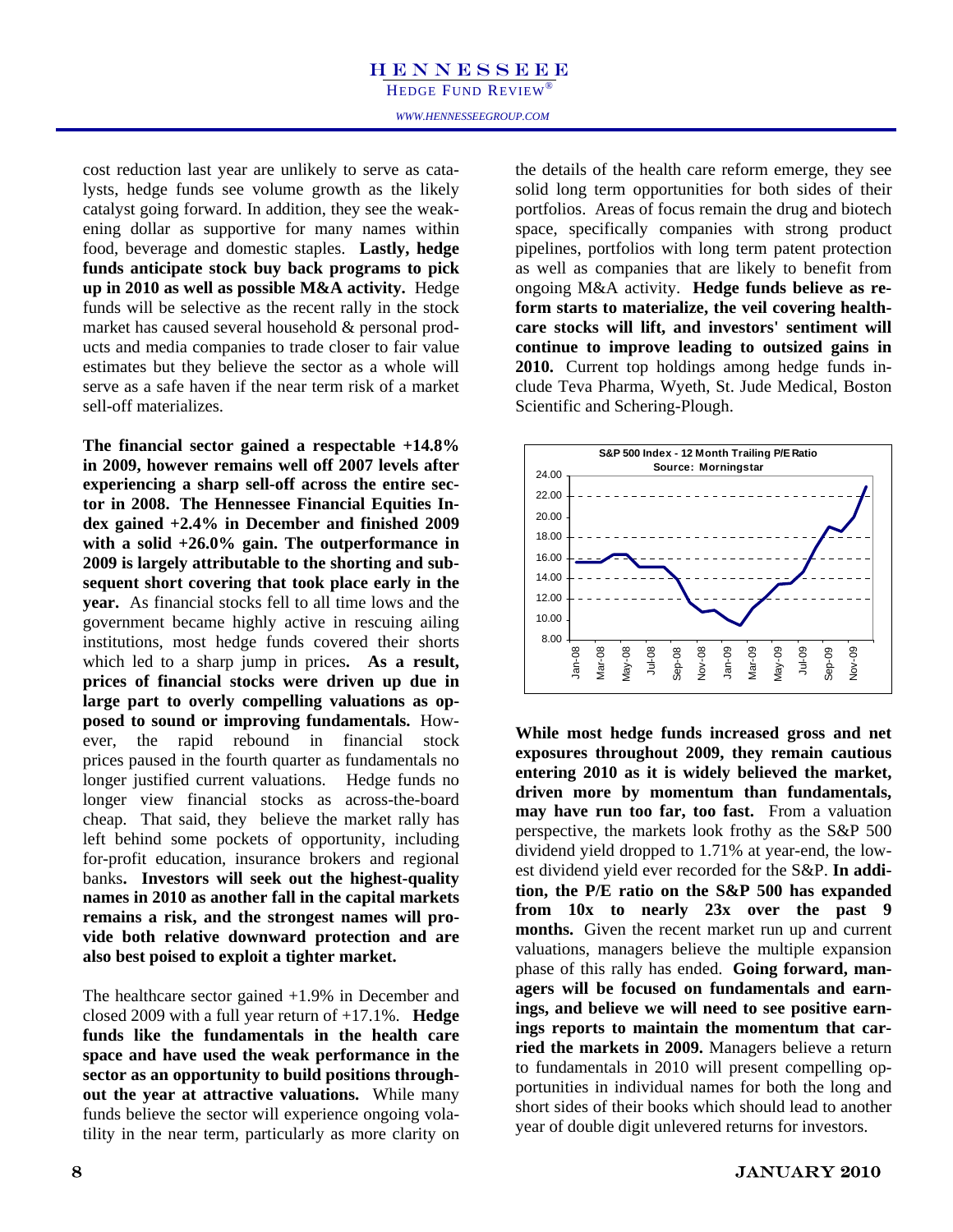#### *Arbitrage/Event Driven* (YTD: +30.80% / DEC: +1.98%)

**The Hennessee Arbitrage/Event Driven Index finished the year by advancing +1.98% in December, bringing 2009 year-to-date performance to +30.80%, the best year since 1988.** After a tough 2008 where the index declined -20.59%, arbitrage and event driven funds experienced a significant snapback in 2009 as credit spreads contracted and liquidity fled into risk assets. Positive performance was driven by convertible arbitrage, credit and distressed funds. **The index successfully erased its 2008 losses and establishing a new high water mark.** 

The carnage of 2008 left few unscathed and some crippled as massive deleveraging due to a credit crisis and fears of a global financial collapse caused a widespread sell off. Many funds were forced to liquidate, while others were left burdened by toxic assets. **However, as 2008 ended, funds that had capital and flexibility found "once in a lifetime" valuations.** 

Fear and sentiment reached an inflection point in March as global government intervention helped avoid a global collapse. **As markets, rebounded, the worst performers in 2008 were the best performers in 2009.** Funds that were most aggressive and took a long bias benefited significantly from the return of liquidity to market.

As the year progressed, low-to-zero interest rates, fiscal policy stimulus and recovering economic growth continued to support markets. **Managers are optimistic that the Fed will maintain low interest rates until the economy and markets show sustained growth, which will likely be late 2010 or early 2011.**  Managers feel that a "double-dip" recession is unlikely as the government has made it clear that they will respond with further stimulus if needed. However, while it is clear assets were extremely undervalued at the beginning of 2009, the "easy money has been made" and 2010 will be a year where security selection and risk management will drive alpha generation.

#### *Credit Markets*

 $\begin{array}{ll}\n n \\
 \hline\n H & \text{1.98\%}\n \end{array}$ <br>  $\begin{array}{ll}\n \text{The U.S. government took unprecedented action in}\n \end{array}$ responding to the 2008 credit crisis. This action provided a boost to credit markets and helped bring spreads back to normalized levels. **Prices of corporate bonds, leveraged loans, and mortgage backed securities soared in 2009 reaching pre-Lehman levels, as investors gained confidence that the credit crisis was over.** The Barclays Aggregate Bond Index advanced +5.93% for 2009, led by high yield and high grade bonds, while Treasuries detracted from performance.

> While Treasuries were one of the few positive asset classes in 2008, Treasuries experienced losses in 2009, as many anticipated. As it became apparent that we would avoid a global financial collapse, investors exited safe haven assets and demanded higher yields. The U.S. government also added significant new supply, selling a record \$2.1 trillion in new debt. **Longer term treasuries were most affected, with the 30 Year declining -25.88% and the 10 Year declining -9.76%.** Many managers were short long-term Treasuries and feel that the trade will continue to be profitable.

> Investment grade corporate bonds returned +18.50% for the year and saw significant spread tightening. **However, the best performing securities were the most risky. The Credit Suisse High Yield Index was up +2.9% for the month and +54.2% for the year.** Consistent with past months, cyclical industry credits and lower-rated bonds posted the best performance. Gains have been driven by the most speculative securities, as CCC-rated bonds gained over 100% in 2009. However, most managers were focused on higher quality names due to credit concerns, but those that speculated were handsomely rewarded.

> The spread on the Merrill Lynch High Yield Index tightened from 765 basis points to 639 basis points in December, reaching the lowest level since June 2008. **The spread on the Merrill Lynch High Yield Index has tightened by an incredible 1,173 basis points in 2209 from 1812 basis points to 639.** Despite this incredible move, the spread remains above the 20 year average of 5.30%.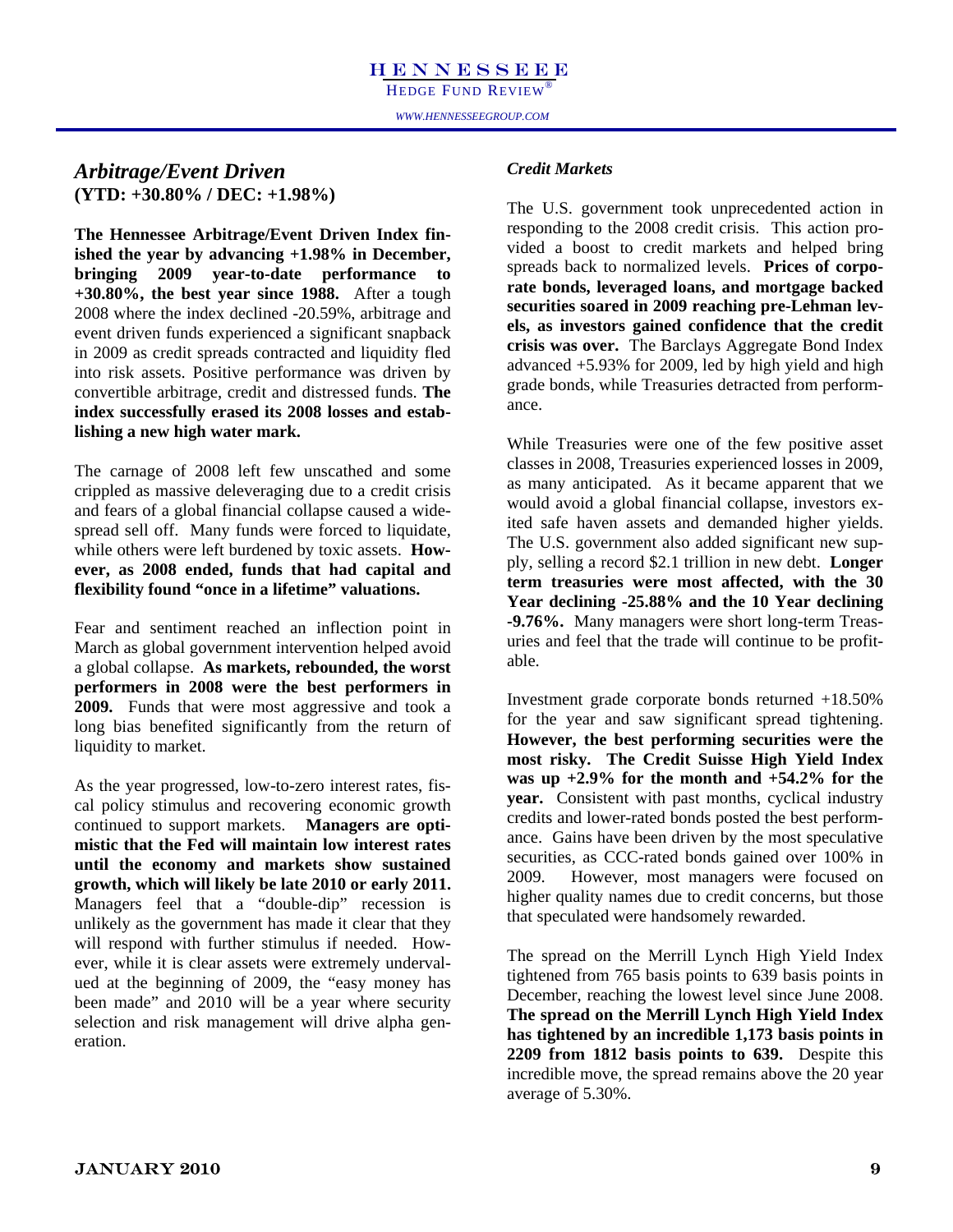HEDGE FUND REVIEW<sup>®</sup>

*WWW.HENNESSEEGROUP.COM* 

#### **HENNESSEE HEDGE FUND REVIEW** ®

#### SUBSCRIPTION FORM

The Hennessee Group LLC is pleased to offer you a **12-month subscription** to the **Hennessee Hedge Fund Review**®**.** The Hennessee Hedge Fund Review<sup>®</sup> provides comprehensive performance information, statistics, and market analysis; all of which is value added to hedge fund managers and investors alike. The Hennessee Hedge Fund Review® includes the **Hennessee Hedge Fund Indices**®, one of the oldest and most widely sourced indices in the industry. The following are also included:

- 1 An overview of the U.S. and major international markets.
- 2 A discussion of each of the 23 hedge fund money management styles including trading themes, market trends impacting each style, and positions that have impacted their peer group.
- 3 Monthly **Hennessee Hedge Fund Indices**® for each of the 23 Styles (including long/short equity, event-driven/ arbitrage, global/macro, and others).
- 4 Our **Hennessee Hedge Hog Corner** featuring manager commentary on investment themes, and the U.S. and international markets, including political and economic views.

#### **Please complete the following information and return it with your payment to the address listed below.**

#### **YES, I WANT TO SUBSCRIBE TO THE HENNESSEE HEDGE FUND REVIEW®**

Please **COMPLETE** your mailing and email address:

|                 |               | Are you a:     Hedge Fund       Family Office<br>$ $ Bank                                                                                  |                     | Insurance Company     Endowment/Foundation |
|-----------------|---------------|--------------------------------------------------------------------------------------------------------------------------------------------|---------------------|--------------------------------------------|
|                 | Fund-of-Funds | $\vert$ Individual<br>Brokerage                                                                                                            | <b>Pension Fund</b> | <b>Investment Consultant</b>               |
|                 |               | <b>SUBSCRIPTION INVOICE</b>                                                                                                                |                     |                                            |
| <b>QUANTITY</b> | <b>PRICE</b>  | <b>DESCRIPTION</b>                                                                                                                         |                     | <b>TOTAL</b>                               |
|                 | \$500 USD     | EMAIL SUBSCRIPTION (U.S. AND INTERNATIONAL)                                                                                                |                     | \$                                         |
|                 |               | PLEASE MAKE CHECKS PAYABLE TO HENNESSEE GROUP LLC OR PURCHASE VIA OUR WEBSITE:<br>http://www.hennesseegroup.com/hhfr/index.html            |                     |                                            |
|                 |               | PLEASE MAKE A COPY OF THIS FORM AND RETAIN IT AS YOUR RECORD.<br><b>MAIL A COPY WITH YOUR PAYMENT TO:</b>                                  |                     |                                            |
|                 |               | <b>Hennessee Group LLC</b><br>500 Fifth Avenue, 47 <sup>th</sup> Floor<br><b>New York, NY 10110</b><br>Tel: 212-857-4400 Fax: 212-768-8190 |                     |                                            |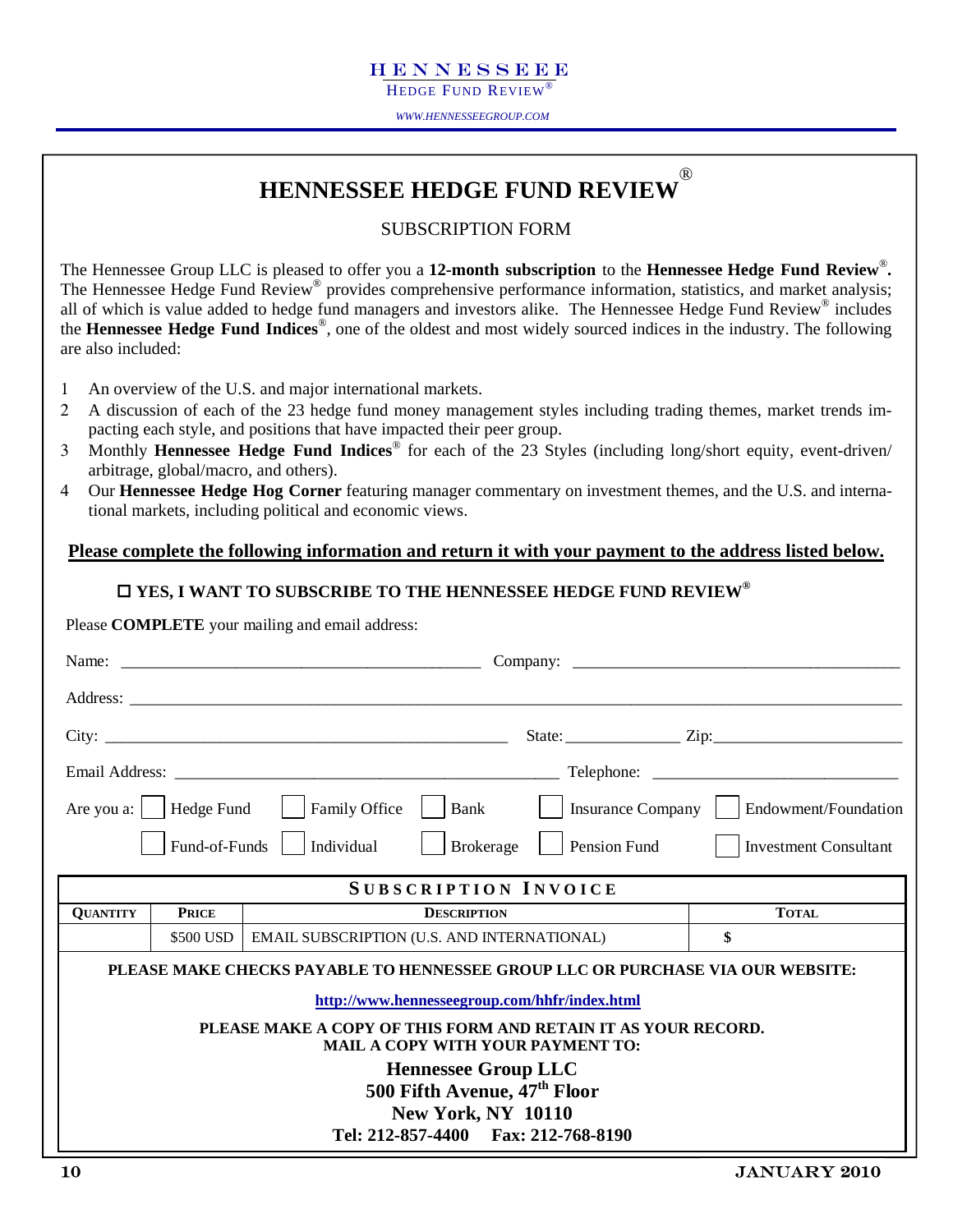HEDGE FUND REVIEW®<br>www.hennesseegroup.com HEDGE FUND REVIEW<sup>®</sup>



Leveraged loan prices also recovered significantly in 2009. **The S&P/LSTA Leveraged Loan Index increased +2.9% in December and +51.6% for the year.** Many managers identified leveraged loans as a very attractive opportunity at the beginning of the year as they traded at about 65 cents on the dollar. Many of these holdings are now trading close to face value.

As spreads fell across the board, the cost to borrow became cheaper, and many companies took advantage of bond markets to restructure short-term debt with longer-term borrowings. **High grade companies issued a record breaking \$1 trillion in new debt, more than twice 2008's total.** This included large deals by Pfizer and Roche to fund acquisitions. In addition, high yield issuance topped \$180 billion in 2009, surpassing the previous record of \$158 billion set in 2004. The levered loan market also showed increased new issue activity.

The securitization markets were relatively quiet. Prices were generally bid up due to buying by the Fed's Term Asset-Backed Securities Loan Facility (TALF). The Fed also helped prop up the mortgage market by keeping interest rates down and buying mortgages. The Fed bought 70% of all mortgagebacked securities backed by loans that conformed to Fannie Mae and Freddie Mac. However, this program is scheduled to end in the first quarter of 2010.

**While spreads have tightened significantly from their wides, and the "easy" money has likely been made, many managers state that they still see value in the credit markets.** One positive data point is that

Neld Constrained Index<br>
Treasury bilization of financing markets and increased liquidity.<br>
Il Lynch<br>
Hugh Managers realized profits throughout the year reducdefault estimates have come down, driven by the sta-Managers realized profits throughout the year, reducing credit exposure in the process. Managers are currently more cautiously positioned with significant hedges in place. Managers remain negative on the Treasury market, especially the longer end of the yield curve. Stronger economic activity should lead to higher rates, and the sharp increase in supply should affect prices. Monetary stimulus is also likely to lead to higher inflation over the next 2 to 3 years. Managers state that the credit gains in 2009 came from a credit panic and going forward, it is going to be a different ball came. **Gains going forward will inevitably be more nuanced, so security selection will become critical to outperformance.**

#### *Distressed*

**As a result of improved credit conditions, default volumes started to decline towards the end of the year and are expected to moderate materially in 2010, as companies defer their financial issues.**  Moody's Investors Service stated that the global default rate slid during the fourth quarter, marking the first time the number has fallen since January 2008. **The 12-month global speculative-grade default rate finished at 12.5%, down from 12.6% in the third quarter, but up significantly from 4.2% a year earlier.** Moody's also stated that they expect the global rate to fall sharply over the next year, closing June at 6.4% and ending the fourth quarter at 3.3%. In another measure of distress, Moody's speculative-grade corporate distress index, which measures the percentage of rated issuers that have debt trading at distressed levels, ended the quarter at 18.8%, down from the previous quarter's 28.5% and 54.1% a year earlier.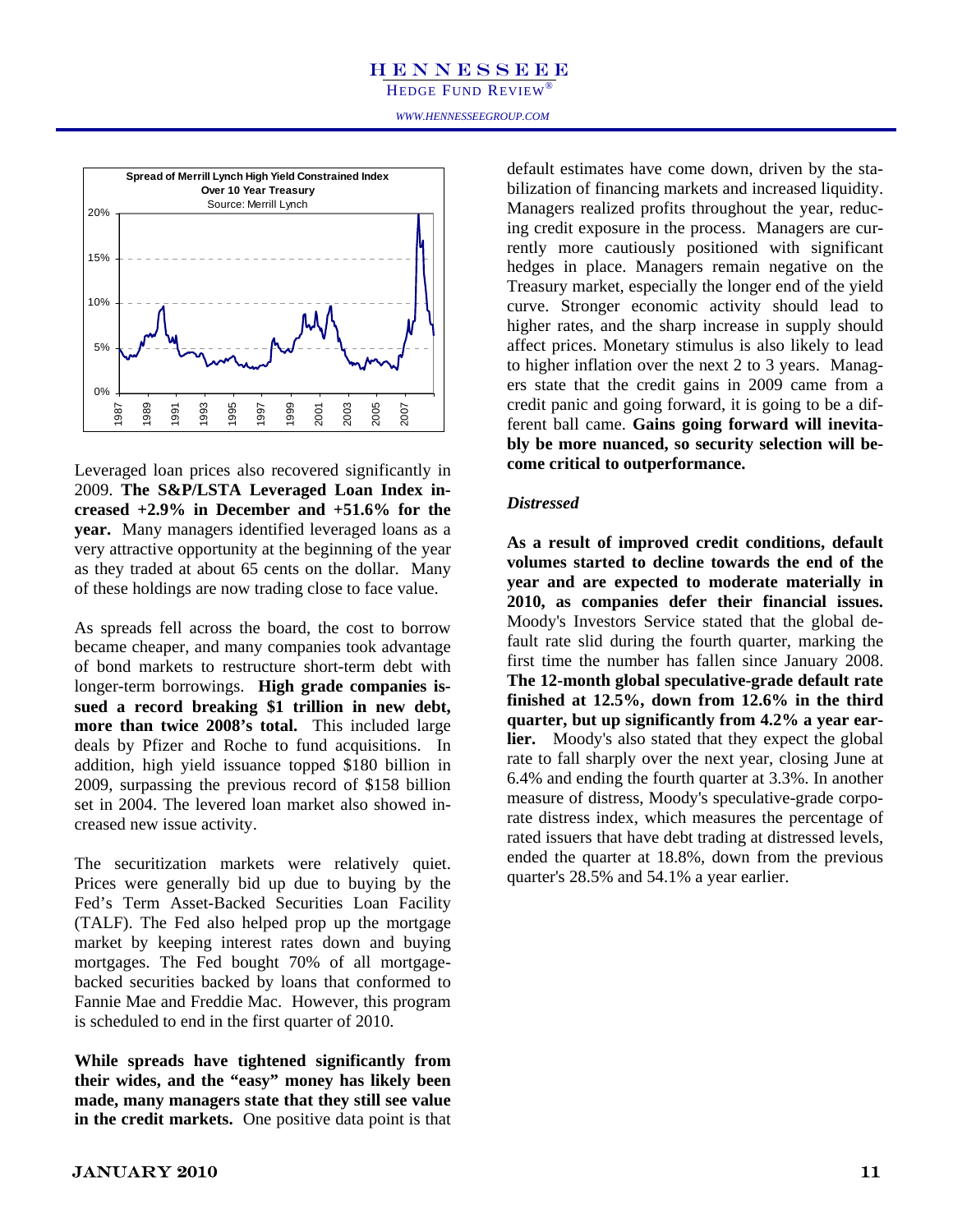

2009 was an incredible year for distressed managers, which were one of the top performing indices for the year. **The Hennessee Distressed Index increased +5.06% in December and was up +42.96% for the year. Managers benefit from a sharp tightening of credit spreads and an innate long bias of their strategy.** As the dollar prices of many stressed corporate credit positions have increased, managers realized profits and rotated the portfolio away from stressed credits into more classic distressed, special situation and restructuring investments. **Historically, distressed managers have performed best after a peak in default rates.** 

One profitable classic distressed position for managers at year end was Lear Corporation, which exited bankruptcy in mid November. Lear is an auto supplier. Managers shorted the stock and the bonds of Lear successfully prior to bankruptcy as it was negatively affected by changes to the automobile sector. Prior to filing, managers bought the bank debt with the view that the bank debt would benefit in a restructuring. The restructuring progressed as expected and managers received consideration in the restructuring significantly higher than where they bought the bank debt five months earlier. Other profitable positions in 2009 included the opportunities in automobile companies (GM, Ford, Chrysler) and their related financial arms (GMAC, Ford Financial, Chrysler Financial), financial companies and banks (Lehman, Washington Mutual, Citigroup, AIG).

**The overhang of challenged credits remains intact, with the notional value of defaults reaching \$184 billion in 2009.** The markets will need to address the significant maturities due in 2012 through 2014 that relate, in part, to debt incurred in connection with leveraged buyouts. Many managers state that the debt issued in the LBOs of 2005 to 2007 will be the next wave of defaults and will provide very attractive investment opportunities.



Despite the fact that spreads have narrowed and the economy is better, managers are optimistic on their ability to generate outsized returns. **Many companies are in distress because of the poor operating and difficult financing environment for their business. Many additional distressed opportunities will be revealed as debt maturities approach.** However, managers realize that going forward, the strategy is likely to experience higher levels of volatility.

**The Hennessee Merger Arbitrage Index advanced +0.83% in December, bringing year to date returns to +8.66%.** Merger arbitrage funds, one of the best performing strategies in 2008, underperformed most other strategies in 2009 due to lackluster deal activity, conservative positioning and little directional bias.

**Global merger and acquisition activity for 2009 was \$2.3 trillion, more than 20% less than 2008, and the lowest year since 2004.** In addition, government-related deals were high, accounting for 8% of all deal volume in 2009. The middle of the year was very quiet until several "mega-deals" were announced. The pharmaceutical space was very active as Pfizer bought Wyeth for \$68 billion, and Merch bought Schering Plough for \$41 billion. **These two deals were prevalent in almost every single merger arbitrage portfolio as they offered attractive returns and good like-**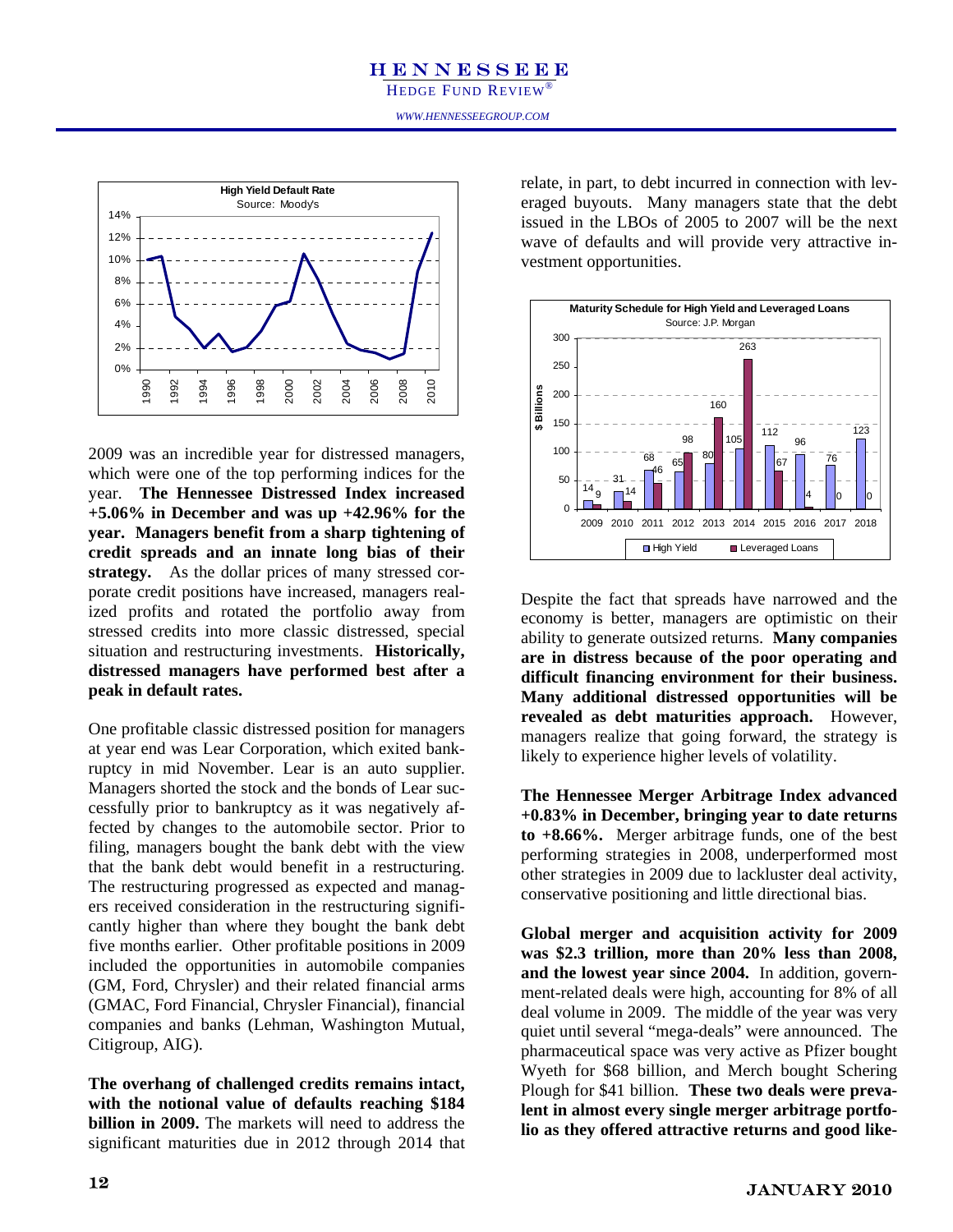lihood of completion as the purchases were strate**gic acquisitions by well financed buyers.** New common positions include the most recent large deals, including Exxon Mobil offered \$31 billion for XTO Energy in December, and Warren Buffet offered \$27 billion for Burlington Northern Santa Fe Corp in November.



Managers also state that we may see a return of private equity firms in 2010, which disappeared in 2007, as credit conditions have improved and companies are trading at attractive valuations. There were some big buyouts in 2009, including TPG's \$4 billion purchase of IMS Health and Blackstone Group's \$2.7 billion purchase of Busch Entertainment.

Conditions improved significantly throughout in 2009 as credit markets improved, equity markets rebounded and the economy stabilized. **This could set the stage of a period of robust M&A activity going forward.**  Many companies, especially mid-sized companies, have been focused on cost cutting and conserving cash. Many companies are sitting on significant cash balances, which many expect will be used to fund acquisitions. Companies are no longer worrying about survival, but are looking to see how strategic acquisitions can help top line growth. **With low interest rates, we could see a significant pick up in M&A. As a result, managers expect to increase allocations to merger arbitrage as deal flow picks up, especially as the attractiveness of other strategies has declined.** 

the purchases were strate-<br> **The Hennessee Convertible Arbitrage Index ad-**<br> **vanced +1.95%** (+40.53% YTD) in December, **The Hennessee Convertible Arbitrage Index admaking the index positive every month of 2009.**  Convertible arbitrage managers were one of the top performing indices this year as tightening spreads, gamma trading, a positive cash carry, and secondary market richening made positive contributions. Increasing interest rates and volatility made slight negative detractions from performance.

> The struggles of 2008 were well documented. Massive deleveraging significantly impaired the market. Given the significant dislocation of 2008, managers were optimistic on convertibles at the beginning 2009 and felt that valuations were extremely attractive. There were several other positive factors for convertible arbitrage. Managers continue to see less direct competition as dedicated convertible arbitrage has lost favor with proprietary trading desks and many multiple arbitrage funds. The sector witnessed the emergence of new, large crossover buyers who are nontraditional buyers of converts. In addition, there were many companies buying back convertible issues and incenting holders to convert early. **All these factors helped drive an incredible rally in converts, and as with credit, managers that were most aggressive generated the greatest return.**

> In 2009, convertible new issuance totaled only \$37.2 billion, the worst year of issuance in over a decade and the worst ever in terms of net new issuance. This was significantly less than 2008, which brought \$58 billion to the market and was also disappointing.

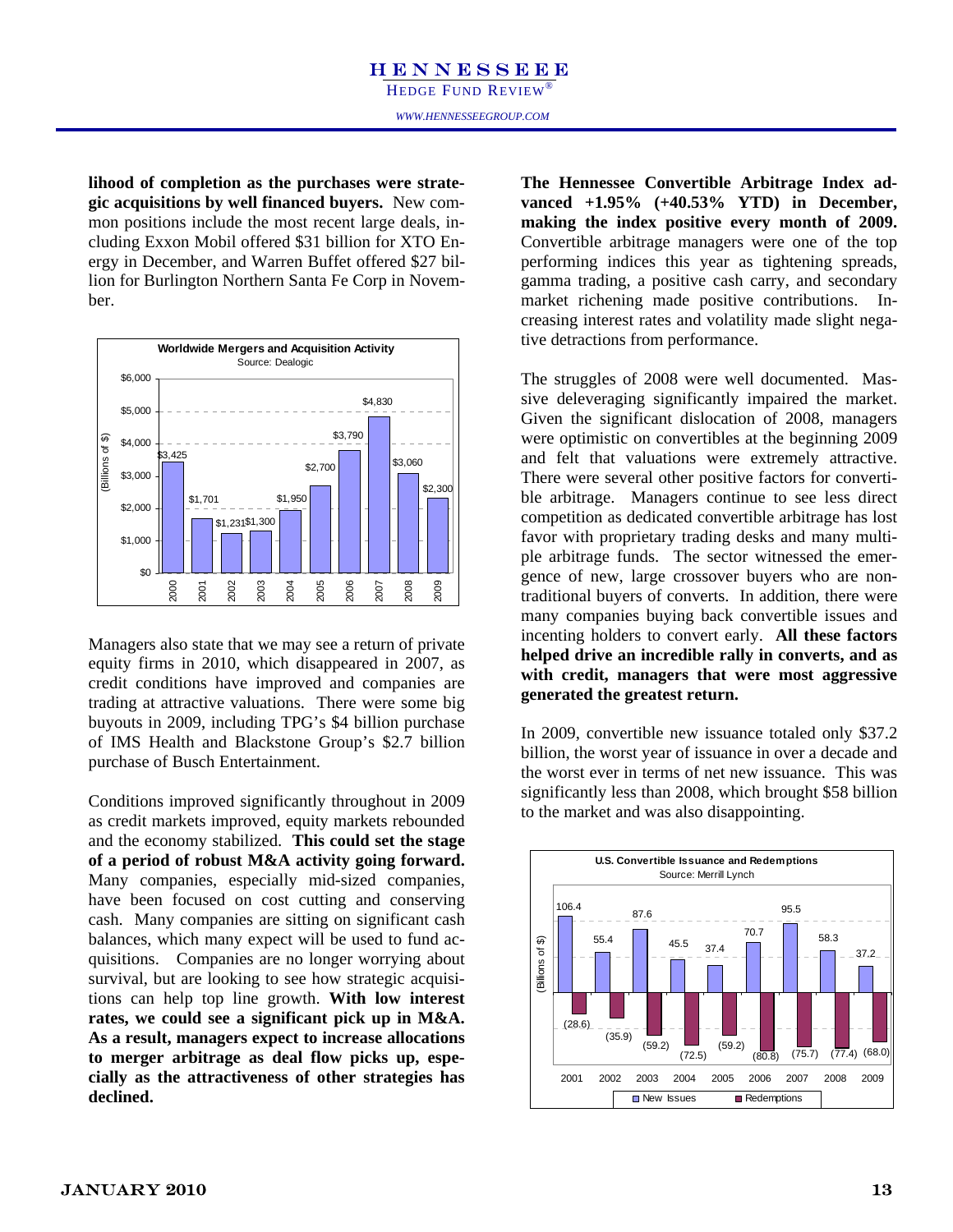#### **HENNESSEEE** *WWW.HENNESSEEGROUP.COM*  HEDGE FUND REVIEW®

Redemptions were high throughout the year. There was \$68 billion in total redemptions, resulting in a negative net issuance of \$31 billion. Voluntary conversions, tender offers/exchanges, call-forced conversions, maturities, open market issuer buybacks and cash calls were common throughout the year as companies worked to restructure their offerings. Several managers expect that the convertible primary market should pick up later this year due to: potentially higher interest rates, less attractive equity and debt, saturation of high yield and high grade primary markets, and a pick up in M&A.

Equity rallies in December further depressed risk perception among investors as the VIX index closed the month at 21.7. Notably the index dipped below 20 in a few sessions, a level last seen in August 2008. For the year, the VIX Volatility Index declined from 39.19 to 21.68.



Higher interest rates detracted slightly from performance in 2009. The 2-year Treasury yield rose by 38 basis points, the 10-year rose by 159 basis points and the 30-year rose by 195 basis points.

The average discount to theoretical for the All US Convertibles Index fell further from 1.57% cheap to 1.13% cheap in December, as opportunistic buying took place of earlier year-end profit-taking. **Convertible valuations have richened significantly from the beginning of 2009 where Merrill Lynch's theoretical value reached an all-time cheapness.** While the market has certainly richened a lot in 2009, Morgan Stanley research states that valuations are likely to continue trending richer in the first half of 2010, possibly crossing into a "rich" territory before coming back to about fair value, or a 0% cheapness by the 2010 year-end.



For 2010, convertible managers are optimistic about their ability to generate gains. Volatility should remain elevated and credit spreads remain above historical averages. However, volatility may continue to fall from current levels and most expect interest rates to rise. **While hedge funds did not need to employ much leverage in 2009 to generate returns, it is likely that some leverage will be needed in 2010 to generate an attractive return. Managers state that they continue to see improvement in financing terms.**

#### *Conclusion*

At the beginning of 2009, the outlook for 2009 was somewhat clear. Valuations were extremely cheap and if we could avoid a global financial meltdown, we would witness a snapback. **The outlook for 2010 is much less clear leaving most managers cautious.**

Managers will closely monitor corporate earnings announcements, which may disappoint, and could impact a possibly overvalued stock market. On the other side, government stimulus continues to push asset prices higher, with some concerned about a possible bubble. Several funds have built in hedges against the U.S. dollar and inflation. In terms of economic growth, most feel a double dip recession is unlikely, but certainly not impossible. And lastly, how does the market react when the Fed finally has to increase interest rates and remove stimulus.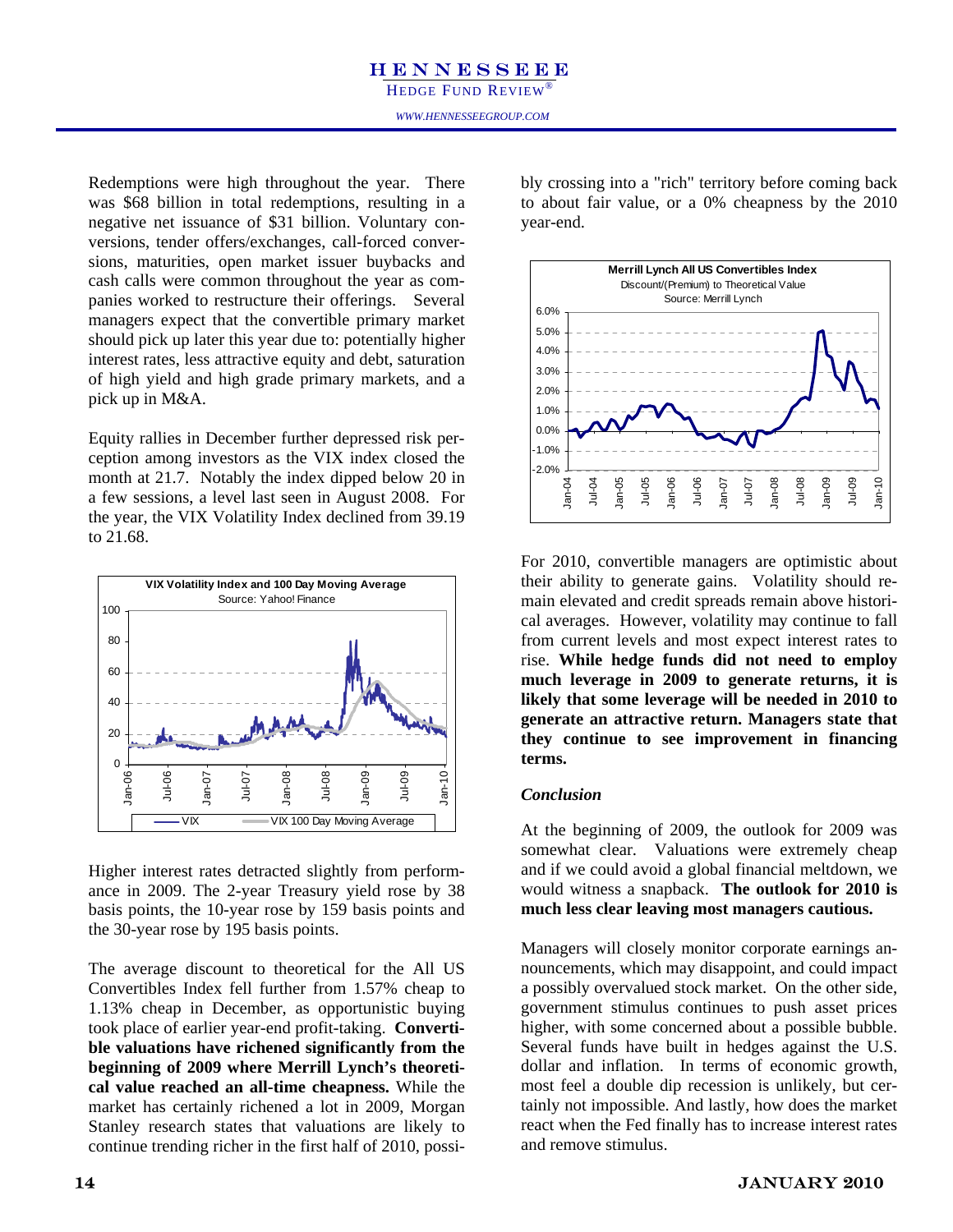HEDGE FUND REVIEW®<br>www.hennesseegroup.com HEDGE FUND REVIEW<sup>®</sup>

With this backdrop, different opportunity sets. In the short term, low-tozero interest rates and government stimulus should help bid up risk assets. **There should be good opportunities long and short credit where superior security selection will allow for outperformance. There is likely to be a pick up in merger and acquisition activity, which should provide good opportunities and attractive spreads. Distressed opportunities and reorganizations should continue to offer attractive rewards. Lastly, leverage, which was shunned in 2008 and 2009, is much more available and may allow funds to enhance returns.**

#### *Global/Macro*  **(YTD: +22.34 % / NOV: +1.46%)**

**The Hennessee Global/Macro Index increased +1.98% in December (+24.58% YTD).** After large declines in 2008, markets rebounded dramatically in 2009, resulting in gains for global equity markets and commodities. Investors heavily invested in risk assets, driving emerging markets equities and commodities higher, while U.S. dollar and Treasuries declined. Managers generated the largest profits long emerging market equities, short the dollar and Treasuries, and long precious metals, specifically gold. **Hedge funds, fearful that the market was in a bear market rally, underperformed equity markets as managers held conservative exposures for much of the year.** 

International equities outperformed those in the US, with the MSCI EAFE increasing +1.36% in December, ending the year up +27.75%. **Stimulus packages and rate cuts enacted in 2008 took effect in 2009, helping to increase liquidity, which drove equity prices from March forward.** Interest rates in developed nations have been consistently held at extremely low levels and investors expect these to be held throughout the first half of 2010. Developed markets' economic recovery lagged that of the emerging markets, but showed signs of stabilization in late 2009. Yearly GDP is estimated to be -3.4% for developed countries, but expected to be positive in emerging markets, at  $+1.9\%$  year-over-year. Many believe that global economic recovery is in full swing and markets will continue to increase throughout 2010.



Managers have increased capital at work throughout 2009. Beginning the year with very conservative positioning, many managers were cautious in deploying capital as they anticipated markets were in a bear market rally. Hedge funds held high cash positions in 2009 but in an attempt to capture some of the market upswing began to increase exposures throughout the year. **In 2010, managers believe international equities will continue to increase, as the recovery in the developed nations will further contribute to market advances.** Despite rallies in 2009, many markets are still undervalued relative to historical levels, and increased exports to the United States will help to bolster further exporting nations such as Asia and Latin America, assuming the US economy continues to recover.

#### *Europe*

European equities also increased in 2009, with the MSCI Europe Index increasing +31.24% over the year. **Most notable among the Eurozone was the decoupling of countries within the area. Germany and France led the region in the economic recovery, while Greece and Spain continued to lag.** One reason for the disparity between countries is higher levels of debt and economic instability in the latter countries. Unemployment is expected rise to 10% at the end of 2009, which while still increasing, is moving at a much slower rate. While many European companies saw collapsed revenues throughout the year, many remained profitable by reducing costs. Government stimulus heavily contributed to equity performance, especially in Germany, where the European version of "cash for clunkers" helped to raise equities further.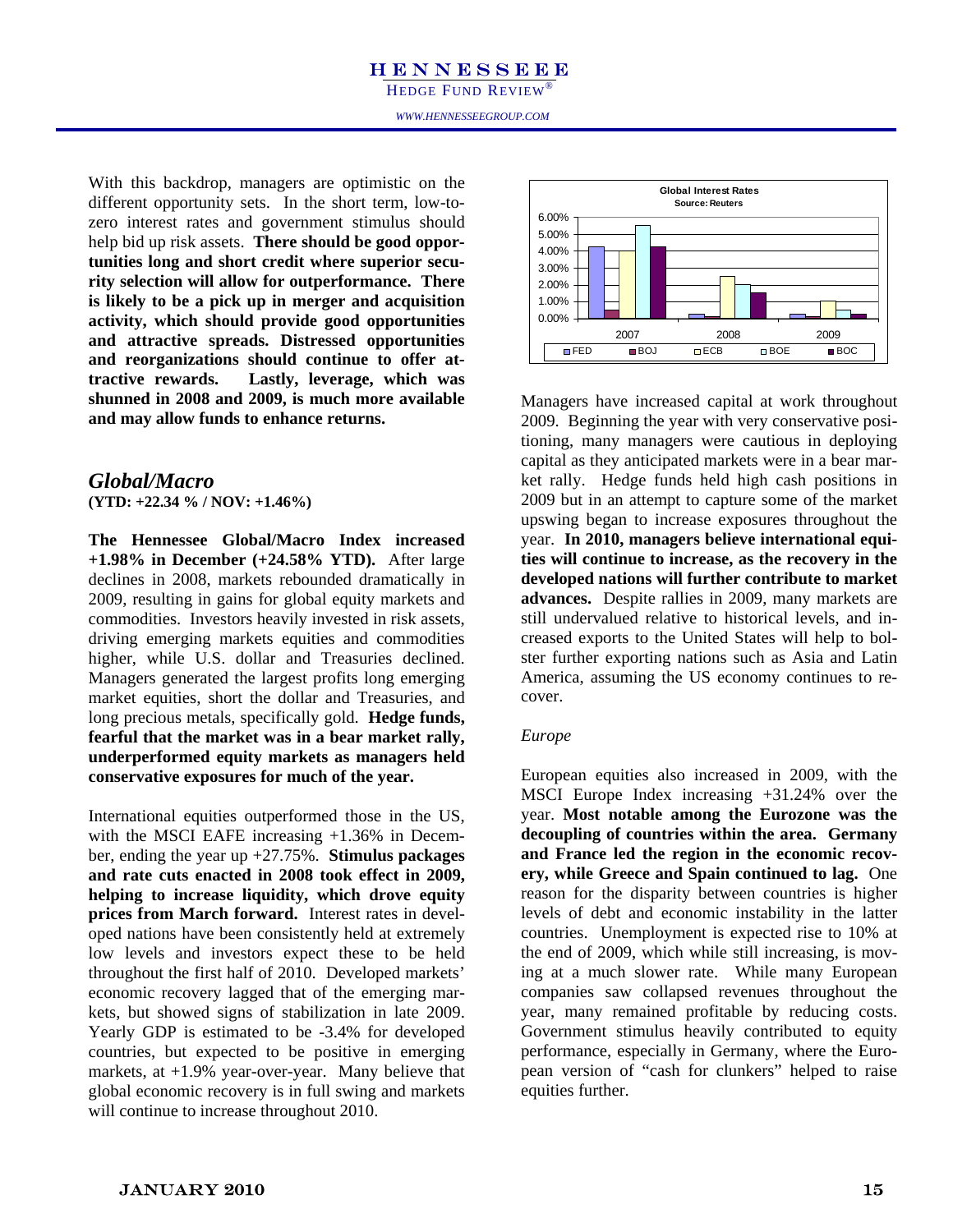Russia was the star of emerging Europe countries. As oil prices spiked in 2008 and demand for oil dramatically declined, Russia suffered, dropping -74.16%. As commodities began to surge, Russia, a major oil exporter, also surged. Russia gained +100.32% in 2009, but is still far off of early 2008 valuations. Managers therefore, are still seeing opportunities for profits in 2010.



Managers made profits in Europe over the year, with the Hennessee Europe Index returning +17.63%. Most profits were generated from Russia and stock picking in developed European nations. Managers remained conservative in developed Europe. **Going forward, managers believe that Russia will continue to generate profits and are maintaining allocations to the country. In developed Europe, managers remain bearish, as uncertainty around exit plans for government stimulus still exists.** 

#### *Asia*

Asia has been a focus of economic growth and the center of the global recovery for 2009. Inflows to the region have increased, and government stimulus has been allocated on a seemingly un-ending basis. In 2009 the MSCI AC Asia ex Japan index returned +68.32%, led primarily by Chinese equities. GDP growth was reported to be +3% across Asia, with China showing +8.6% GDP growth in 2009, according to Barclays Capital. Trade among Asian countries remained robust, as China became a major world importer, despite being historically known for its exports. In December, China and ten Southeast Asian nations inaugurated a free trade area, which removes tariffs on 90% of traded goods. This is expected to benefit Asian countries by providing more direct assets to resources and increasing trade. **Infrastructure in the region performed well, as much of the \$585 billion**  **government stimulus was allocated, not only increasing imports, but tempering unemployment and creating domestic demand. The Shanghai SE Composite Price Index finished December up +2.56% and increased +79.88% for the year.** 



Managers began increasing exposures to Chinese equities in March, as the first signs of economic recovery appeared. With large reserves and further room for government stimulus, managers remain bullish on equities for the beginning of 2010. Managers saw large profits in Asia, as the Hennessee Asia-Pacific Index returned +24.10% over the year. **While some managers believe that the equity rally has created overvaluation for Asian stocks, most managers believe that the region will continue to grow and be a top performer in 2010.** Furthermore, most believe that China, along with other emerging markets, will emerge from the global recession as a world economic leader.

Japan lagged for the year, as predicted by many managers. While equities did increase, with the Nikkei 225 finishing +19% higher, it had far lower returns than those of both emerging and developed markets. In early 2009, a collapse in exports caused the economy to decline and a strong yen made its goods less competitive to foreign nations. The Nikkei is approximately -72% lower than at the end of 1989. **Investor sentiment generally remains bearish in Japan, but some managers are beginning to see opportunity for profitable investment.** Corporate earnings are slowly growing and as trade stabilizes, exports are expected to pick up in 2010.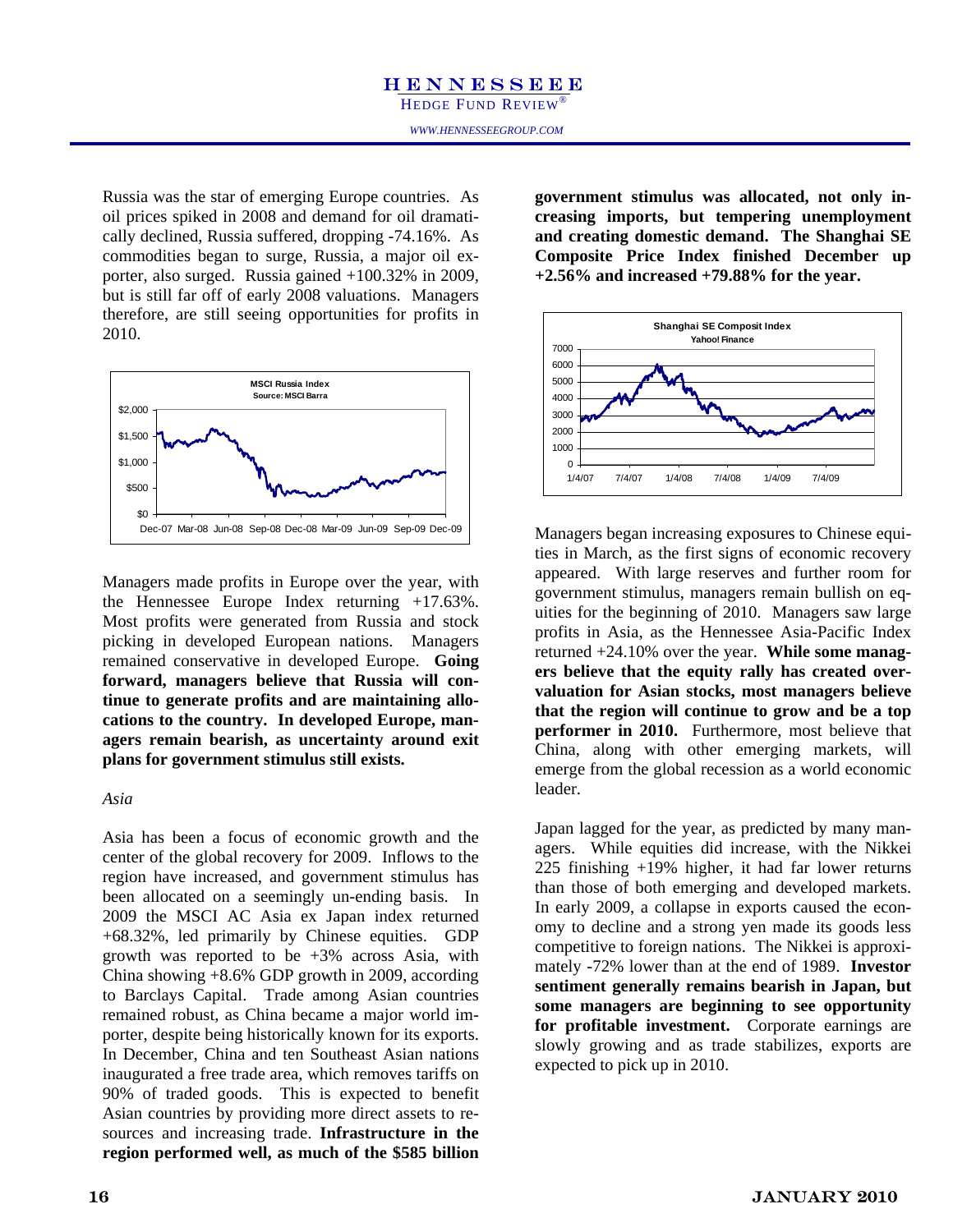#### *Emerging Markets*

 back of increasing commodities, large stimulus and Emerging markets led performance in 2009 on the increased exports to China, with Latin America showing the largest increases. The MSCI EM Index increased +74.50% over the year, a drastic reversal from the -54.48% decline in 2008. **Risk aversion characterized investor sentiment throughout 2008, but risk was favored for the majority of 2009 as the dollar sold off, treasuries declined and emerging markets and commodities drastically increased.** Growth has been stimulus driven, but is expected to continue. Growth drivers have gradually shifted from resource availability and export growth to domestic consumption and infrastructure spending, which may lead to more internally sustained growth.



**Latin America outperformed other emerging markets, with Brazil leading the way. The MSCI EM Latin America Index returned +98.14% y/y, with Brazil gaining +121.25%**. Poor weather conditions helped to raise prices of agricultural products due to tight supply, which benefited producing countries. Solid country fundamentals in Brazil were not enough to prevent an initial collapse at the onset of the recession in 2008, but the country's healthy financial system and capacity for domestic demand growth remained major drivers in the post-crisis recovery.

The Hennessee Latin American Index outperformed other hedge fund indices in 2009, but vastly underperformed equity indices, returning +51.16%. Managers made the most profits in Brazil and, towards the end of the year, Mexico. Currency remained volatile, but with the decline in the dollar, managers made profits

in this area. Portfolios were highly exposed to Brazilian stocks, as strong fundamentals and a large safety blanket of reserves made them relatively guarded from a return to the recession. **Managers anticipate that growth in the region will continue through 2010, but at a more tempered pace.** The largest risk that managers anticipate is an overabundance of demand for goods as international markets recover. **Domestic demand in emerging markets has become much more robust, but as developed economies recover and increase demand for goods, a shortfall in supplies may lead to less capital inflow and a negative trade balance.** 

#### *Macro*

**Macro managers made profits over the year, however returns lagged most equity markets. The Hennessee Macro Index returned +11.51% for the year,** but closed December down -0.28%. Managers were profitable short the dollar, short treasuries and long precious metals, specifically gold year-over-year. Another popular trade for the year was the dollar carry trade. Volatile agriculture, energy and industrial metals made consistent profits difficult to achieve in 2009.

Commodities began the year in decline, after the Reuters/Jefferies CRB Index decreased by -35.04% in 2008. Commodities appeared weak in January and February, but then rallied to end  $2009$  up  $+23.65\%$ . The S&P GSCI Crude Oil Spot increased more than +70% over the year, but is far off the highs hit in 2008. As emerging markets continue to grow, they are consuming more oil. Managers believe that this trend will continue, and as prices are still well below historical highs, many believe that oil will continue to increase in 2010. Natural gas, on the other hand suffered this year, as supplies increased due to advancements in drilling, but demand remained constant. Managers remain bearish on natural gas in the nearterm.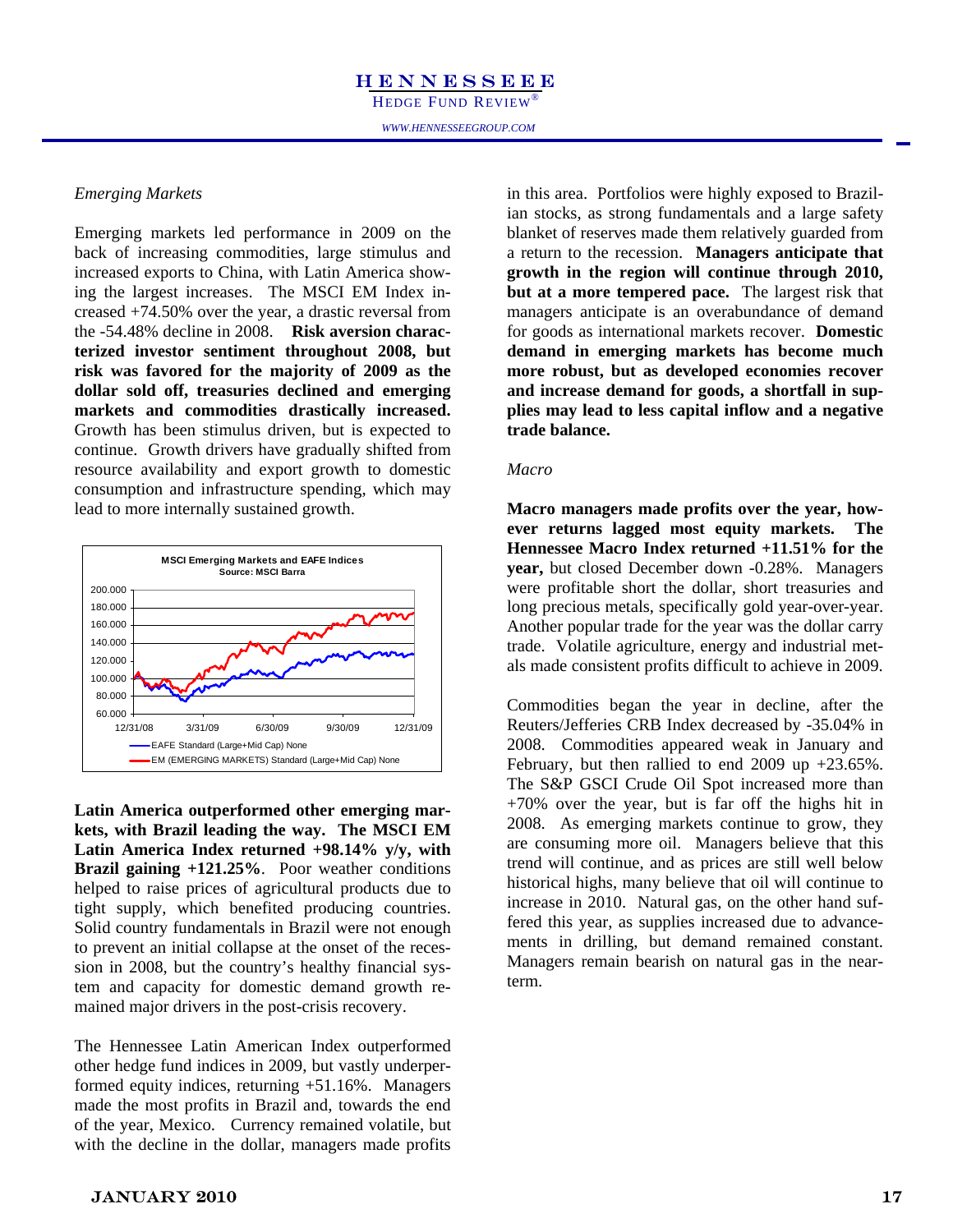

**Gold shined over the year, as investors chose the precious metal as a hedge against currency uncertainty.** Also, as liquidity has been increased globally due to government stimulus, gold has become a popular hedge against inflation. Despite declines of -7.28% in December, investors expect gold to continue to increase in the long-term. For the year, the S&P GSCI Gold Spot increased by +23.96%, after being one of few assets to increase in 2008, returning +5.53%.

**Beginning in March, a popular theme amongst hedge funds became the reflation trade. With massive amounts of government stimulus and excess liquidity being pumped into the markets, many managers believe that inflation was inevitable in the long-term.** The reflation trade is a bet that the economy will experience future inflation, driving up interest rates and commodity prices. While interest rates have remained low, commodities have increased, largely due to large infrastructure spending in China. Copper showed the largest returns of +140.62%, mostly due to large Chinese imports in 2009. The S&P GSCI Industrial Metal Spot increased +91.21% over the year, leading those invested in the reflation trade to see gains in macro portfolios.

US Treasuries were profitable shorts for managers in 2009. Over the year, long-term treasuries declined with the Barclay Capital 10-year Treasury prices decreasing by -9.76%, and the 30-year Treasury prices decreasing by -25.88%. December showed an decrease in treasury yields, which led to a decline in profits for macro managers on the month. **Some managers believe that the yearly rally in equities and risky assets will be tempered in 2010, but most believe that the treasury yield decline is only temporary and they are continuing to hold short treasuries into the new year.**

 The dollar rallied in 2008 and began 2009 positive, increasing in January and February. As investors decreased risk aversion and began investing in risk assets, the dollar saw a dramatic decline for the majority of 2009, with the dollar index losing –5.3% over the year. In December, however, the dollar finally began to increase, as investors chose to allocate cash to safe haven assets. The yen gained strength throughout the year, but the euro showed weakness. **Managers believe that the dollar will continue to decline due to high liquidity and excess cash in the market due to government stimulus.** Managers however, do see risks short the dollar, as uncertainty remains as to the effect on currencies if governments end stimulus packages or raise rates earlier than expected.



In 2008, the yen carry trade was very popular among investors. Towards the end of the year, however, other governments began to decrease interest rates and the yen carry trade unwound. As US interest rates decreased to 0% amid the global recession, investors switched to the dollar carry trade, borrowing US dollars and investing them in banks overseas to take advantage of higher interest rates. **As rates are not expected to increase for the first half of 2010, managers believe that the dollar carry trade will continue to be profitable.** 

In contrast to 2008, investors returned to risky assets, reversing the "flight to quality" mentality of year-end last year. With the exception of gold, safe haven assets, including Treasuries and the dollar, were widely shorted in 2009 and commodities and emerging markets were the favored longs. Markets were turbulent for the beginning of 2009, but equities rallied for the last three quarters of the year, on the back of government stimulus and favorable economic data. **Managers held low exposures in an effort to preserve capi-**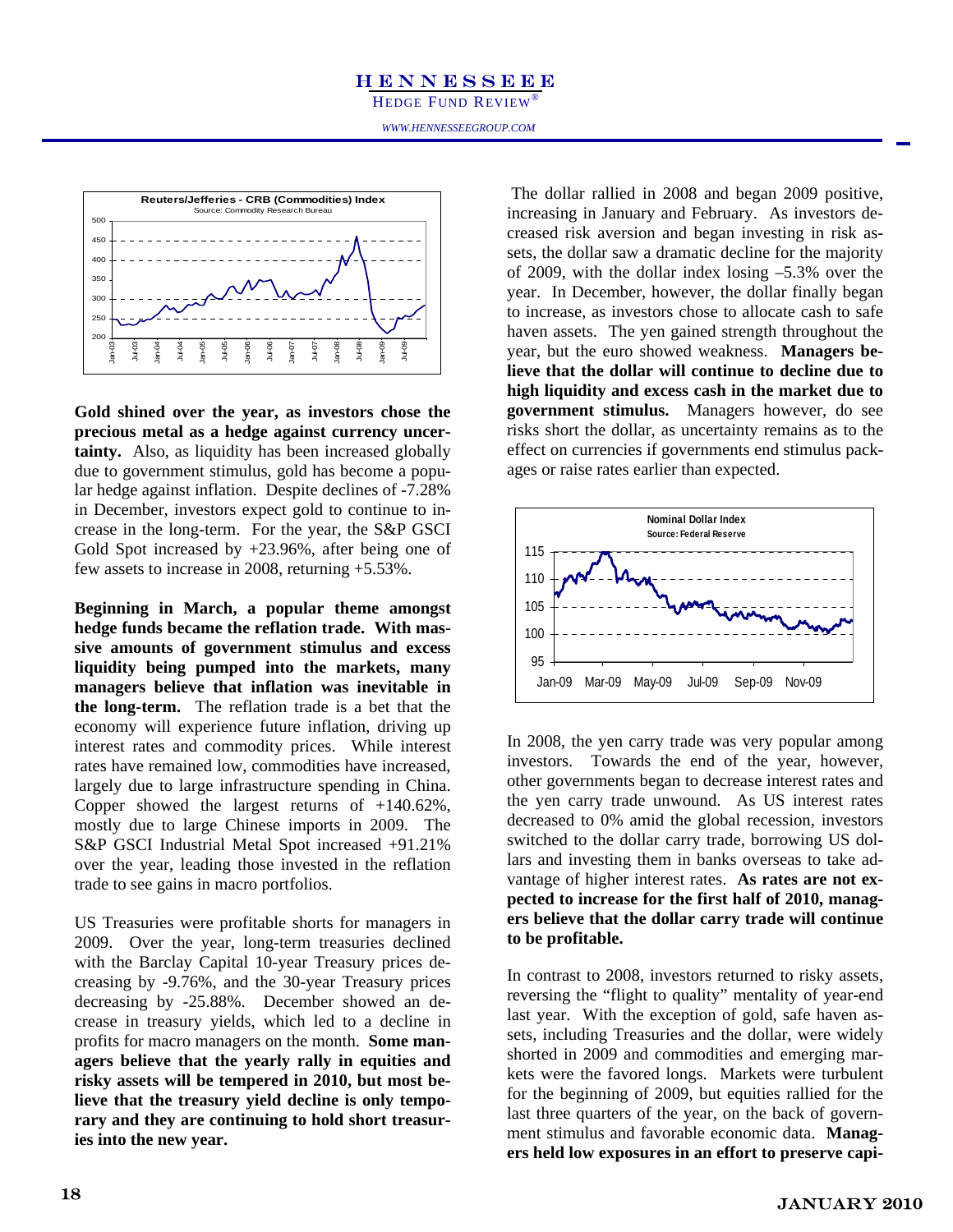tal and protect against a dip in equities and there- **the economy has in fact begun to recover, and most fore, underperformed the relevant market indices. Looking forward, managers are more resolved that believe that equities in 2010 will continue to rally.** 

#### **HENNESSEE** HEDGE HOG CORNER

**"At heart we remain strong believers in the commodity super-cycle** – the efforts and aspirations of more than half the world's population as they enter the world's economy seems to us to be a powerful metatrend that will influence economies and markets over the next decade as much as it did the last."

**"Emerging markets remain a key theme for investors and one that we believe will extend over the next 5 – 10 years** as fundamentals and asset flows favour the asset class relative to developed markets."

In 2010 we believe that OPEC will attempt to keep oil prices in a range of \$65 – \$85 per barrel, a level that is seen to be good for the energy industry and consumers alike.

**"We retain a positive outlook for gold in 2010 and believe that, with a pick up in western economies,**  the outlook for other precious metals is also positive."

**"We feel that 2010 will be a great year for long/ short equity as stocks should move based upon fundamentals."** 

**"We are optimistic on distressed investing as the strategy typically does best after default rates peak,**  and it appears that default rates peaked in November 2009 at a record 12.6%."

**"We are optimistic on credit, but realize that going forward security analysis will be criti-**

**cal.** Everything went up in 2009, especially lowest rated junk. We don't expect this to continue."

"Companies did significant cost cutting and conserved cash. Now they are sitting on piles of cash in a challenging growth environment. **Many companies will pursue strategic acquisitions as a path for growth."**

ip in equities and there-**computed to the COC of COC**<br>relevant market indices. The convertible arbitrage; however, not like 2009. We **"We think there are attractive opportunities in**  expect to use more leverage to enhance returns now that it is again available."

> "We expect new issuance in the convertible space to improve in 2010 after a dismal 2009. Investment and high yield credit markets saw record issuance while converts were lackluster. **We expect that as equity and markets top out, and as investors reach saturation levels for straight credit, more companies will be move to issue converts."**

> **"We are short long term Treasury yields.** There are so many factors that will force yields higher over the next 1 to 3 years. The Fed will not be able to artificially keep yields low forever."

> We are seeing great classic distressed opportunities. We are buying debt of companies in and near bankruptcy, working to help reorganize the company and exiting with an attractive combination of new debt and equity.

#### **"The last couple years have been a wild ride. We expect 2010 to be normal… hopefully."**

We continue to expect strength in the Chinese economic recovery moving into 2010 and, coupled with anticipated restocking in the western world, we believe the outlook for the first half of 2010 looks positive for the resources sector.

**"We are very concerned that fiscal stimulus is simply causing another massive asset bubble that will burst and cause another crisis of confidence and a sell off of securities markets."** 

**"We expect the carry trade to heat up as 2010 progresses,** as policymakers hold rates at zero or low levels in many advanced economies."

"**The emerging economies will increasingly direct their own fiscal policies,** while being important players in any global co-ordination of such policies."

**"We do not believe that the dollar will move lower against all major currencies in 2010.** Given firmer rate expectations in the US, we gather the Japanese Yen will re-emerge as the world's funding currency."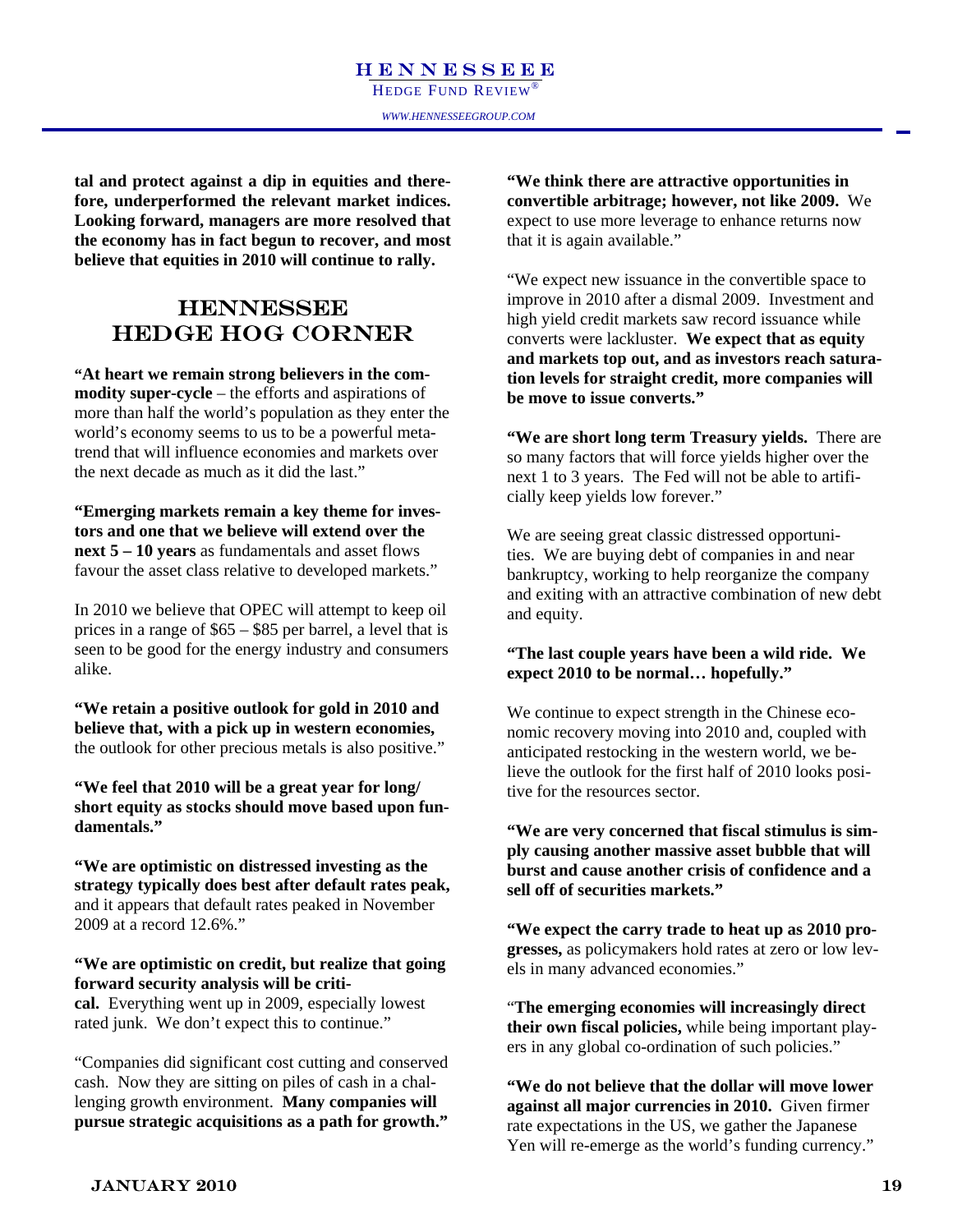| <b>ACIAL HISTER</b><br>HEDGE FUND ADVISORY | STYLE | PACIFIC<br>$\mathbf{I}$<br>ASIA | E<br>RBITRAGE<br>VERTIBL<br>CON<br>₹ | DISTRESSED | EMERGING<br>MARKETS | <b>EUROPE</b> | <b>DRIVEN</b><br>EVENT | <b>FINANCIAL</b><br>EQUITIES | <b>FIXED INCOME</b> | GROWTH | <b>HEALTHCARE</b><br><b>BIOTECH</b> | YIELD<br><b>HIGH</b> | ∼<br><b>INTERNATIONA</b> | ₹<br><b>AMERIC</b><br>LATIN |  |
|--------------------------------------------|-------|---------------------------------|--------------------------------------|------------|---------------------|---------------|------------------------|------------------------------|---------------------|--------|-------------------------------------|----------------------|--------------------------|-----------------------------|--|
|                                            |       |                                 |                                      |            |                     |               |                        |                              |                     |        |                                     |                      |                          |                             |  |

## HENNESSEE HEDGE FUND **HENNESSEE HEDGE FUND<br>STYLE DEFINITIONS** STYLE DEFINITIONS

| HEDGE FUND ADVISORY                    | WWW.HENNESSEEGROUP.COM<br><i><b>STATIFITATION</b></i>                                                                                                                                                                                                                                                                                                                                        |
|----------------------------------------|----------------------------------------------------------------------------------------------------------------------------------------------------------------------------------------------------------------------------------------------------------------------------------------------------------------------------------------------------------------------------------------------|
| STYLE                                  | DEFINITION                                                                                                                                                                                                                                                                                                                                                                                   |
| ASIA - PACIFIC                         | short equity positions in companies located in the Pacific Basin region (i.e. Japan, China, Hong<br>Kong, Taiwan, Korea, Singapore, Thailand, Malaysia, India, Australia, New Zealand, and other countries in Asia.)<br>Funds typically have long and                                                                                                                                        |
| <b>CONVERTIBLE</b><br><b>ARBITRAGE</b> | Inter-<br>This type of arbitrage involves the simultaneous purchase of a convertible bond and the short sale of the underlying stock.<br>est rate and credit risk may or may not be hedged.                                                                                                                                                                                                  |
| DISTRESSED                             | reor-<br>ganization. Investment holdings range from senior secured debt (uppermost tier of a company's capital structure) to the common<br>Primary investment focus involves securities of companies that have declared bankruptcy and/or may be undergoing<br>stock of the company (lower tier of the capital structure).                                                                   |
| EMERGING<br>MARKETS                    | This strategy focuses on investing in lesser-developed, non-G7 countries whose financial markets provide exploitable pricing inef-<br>ficiencies. Popular geographic regions include Latin America, Eastern Europe, Asia - Pacific, and Africa. Asset classes range<br>from equities and bonds to local currencies.                                                                          |
| <b>EUROPE</b>                          | short equity positions in European companies located in the United Kingdom, Western Europe, and<br>Funds typically have long and<br>Eastern Europe.                                                                                                                                                                                                                                          |
| <b>EVENT DRIVEN</b>                    | This strategy can include merger arbitrage, distressed, liquidations, and spin-offs in addition to value driven special situation eq-<br>uity investing. Investments are usually dependent on an "event" as the catalyst to release the position's intrinsic value.                                                                                                                          |
| <i><b>FINANCIAL</b></i><br>EQUITIES    | short equity positions within the financial sector (banks, thrifts, brokerage, insurance, etc.)<br>Funds typically have long and                                                                                                                                                                                                                                                             |
| FIXED INCOME                           | curve, etc.) to directional bets on interest rate shifts. Style also includes credit related arbitrage, which typically involves the pur-<br>Funds typically employ a variety of fixed income related strategies ranging from relative value based trades (basis, TEDs, yield<br>chasing (or selling) of corporate issues and the simultaneous selling (or purchasing) of government issues. |
| GROWTH                                 | short equity positions in companies that exhibit an acceleration (or deceleration) of earnings<br>share.<br>Funds typically have long and<br>growth, revenues, and market                                                                                                                                                                                                                    |
| <b>HEALTHCARE</b><br><b>BIOTECH</b>    | short equity positions in medical related stocks, which include biotechnology, pharmaceuticals,<br>Funds typically have long and<br>HMO's, medical devices, etc.                                                                                                                                                                                                                             |
| <b>HIGH YIELD</b>                      | short equity positions in non-investment grade corporate bonds, which offer attractive coupon<br>yields. Interest rate risk may or may not be hedged.<br>Funds typically have long and                                                                                                                                                                                                       |
| <b>INTERNATIONAL</b>                   | Positions can be either growth or<br>short equity positions in the stocks of international companies.<br>value and, in addition to global investments, funds typically have exposure to U.S. companies.<br>Funds typically have long and                                                                                                                                                     |
| <b>LATIN AMERICA</b>                   | short equity and/or debt positions in companies located in Latin American countries such as Chile,<br>Mexico, Venezuela, Argentina, Brazil, and Ecuador.<br>Funds typically have long and                                                                                                                                                                                                    |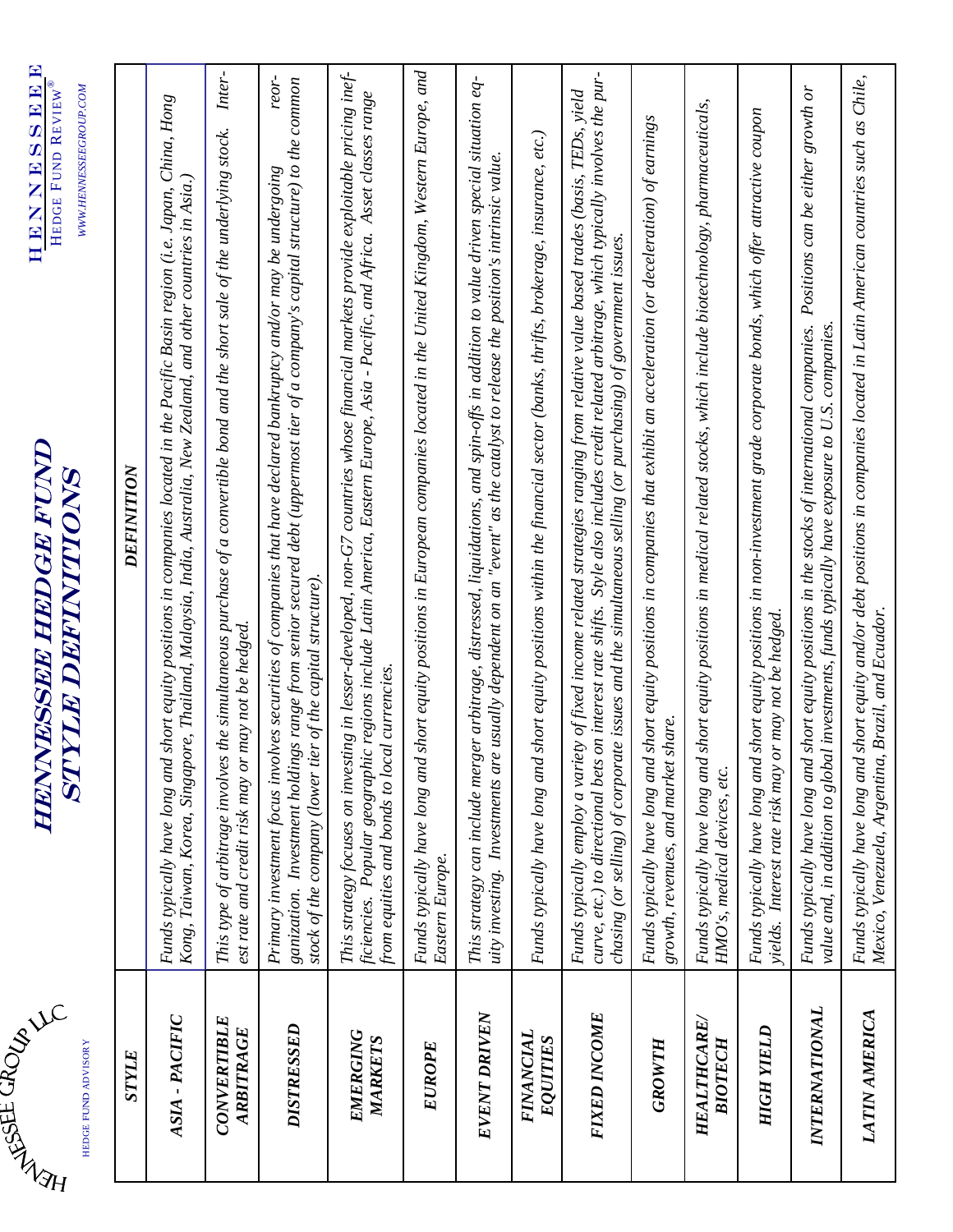| $\ddot{4}$ | HEDGE FUND ADVISORY |
|------------|---------------------|
|            |                     |

## **HENNESSEE HEDGE FUND<br>STYLE DEFINITIONS** HENNESSEE HEDGE FUND STYLE DEFINITIONS

| HEDGE FUND ADVISORY               | HEDGE FUND KEVIEW<br>WWW.HENNESSEEGROUP.COM<br><b>STYLE DEFINITIONS</b>                                                                                                                                                                                                                                                                                                                                                                                                                                     |
|-----------------------------------|-------------------------------------------------------------------------------------------------------------------------------------------------------------------------------------------------------------------------------------------------------------------------------------------------------------------------------------------------------------------------------------------------------------------------------------------------------------------------------------------------------------|
| STYLE                             | DEFINITION                                                                                                                                                                                                                                                                                                                                                                                                                                                                                                  |
| MACRO                             | various capital markets. A top-down methodology allows managers of this strategy to utilize all asset classes (equities, bonds, cur-<br>Dominant investment theme is to capitalize on changes in the global macroeconomic environment through participation in the<br>rencies, derivatives) available in the global capital markets.                                                                                                                                                                        |
| MARKET NEUTRAL                    | attempt to be beta, sector, and market cap neutral to further reduce equity market risk. Funds within this style utilize a range of<br>Funds typically have long and short equity positions with approximately zero net dollar exposure. In addition, some funds will<br>methods from quantitative modeling to fundamental pairs trading.                                                                                                                                                                   |
| ARBITRAGE<br>MERGER               | after<br>re-<br>spective acquirer. Many merger arbitrage managers attempt to mitigate deal risk by engaging only in strategic takeovers<br>Style typically involves the simultaneous purchase of stock in a company being acquired and the short sale of stock in the<br>they have been announced.                                                                                                                                                                                                          |
| ARBITRAGE<br>MULTIPLE             | clude merger arbitrage, convertible arbitrage, fixed income arbitrage, long/short equity pairs trading, quantitative equity trading,<br>$\dot{m}$<br>Style includes funds that employ more than one arbitrage strategy. The portfolio manager opportunistically allocates capital<br>among the various strategies in an attempt to create the best risk/reward profile for the overall fund. Common strategies<br>volatility arbitrage, and distressed investments.                                         |
| OPPORTUNISTIC                     | Funds typically have long and short equity positions while maintaining a flexible net exposure to reflect the changing dynamics of<br>the market on a minute-to-minute or day-to-day basis. Investments can be initiated from technical and/or fundamental analysis<br>and portfolio turnover is typically high as managers have a short term investment time horizon.                                                                                                                                      |
| PRIVATE FINANCING<br><b>PIPES</b> | sale of stock directly to private investors. PIPEs can be transacted with a number of financial instruments, including the issuance<br>PIPEs (private investments in public entities) are transactions by which publicly traded companies access new capital through the<br>securities, or warrants. Private financing includes asset based lending/acquisitions and direct loan<br>investing such as mezzanine financing, bridge loans, and debtor in possession financing<br>of common stock, convertible |
| <b>SHORT BIAS</b>                 | funda-<br>mental, technical, or event driven. This style can be used as a hedge against long-only portfolios and by investors who feel the<br>Funds typically have long and short equity positions with an overall net short exposure to the market. Investments can be<br>market is approaching or in a bearish cycle.                                                                                                                                                                                     |
| <b>TECHNOLOGY</b>                 | Funds typically have long and short equity positions in technology-related sectors such as semiconductors, hardware, software,<br>networking devices, etc.                                                                                                                                                                                                                                                                                                                                                  |
| TELECOM/MEDIA                     | Funds typically have long and short equity positions in the telecommunication and media sectors such as telecommunication ser-<br>vices, fiber optics, cable services, publishing, entertainment, programming, broadcasting, etc.                                                                                                                                                                                                                                                                           |
| VALUE                             | Funds typically have long and short equity positions in undervalued companies which trade below their intrinsic value. Underval-<br>Managers also focus on companies that generate substantial free cash flow and utilize cash for debt retirement, share repurchase<br>ued securities may be defined as, but not limited to, equities with low price-to-earnings ratios or low price-to-book value ratios.<br>programs, and other methods utilized to realize shareholder value.                           |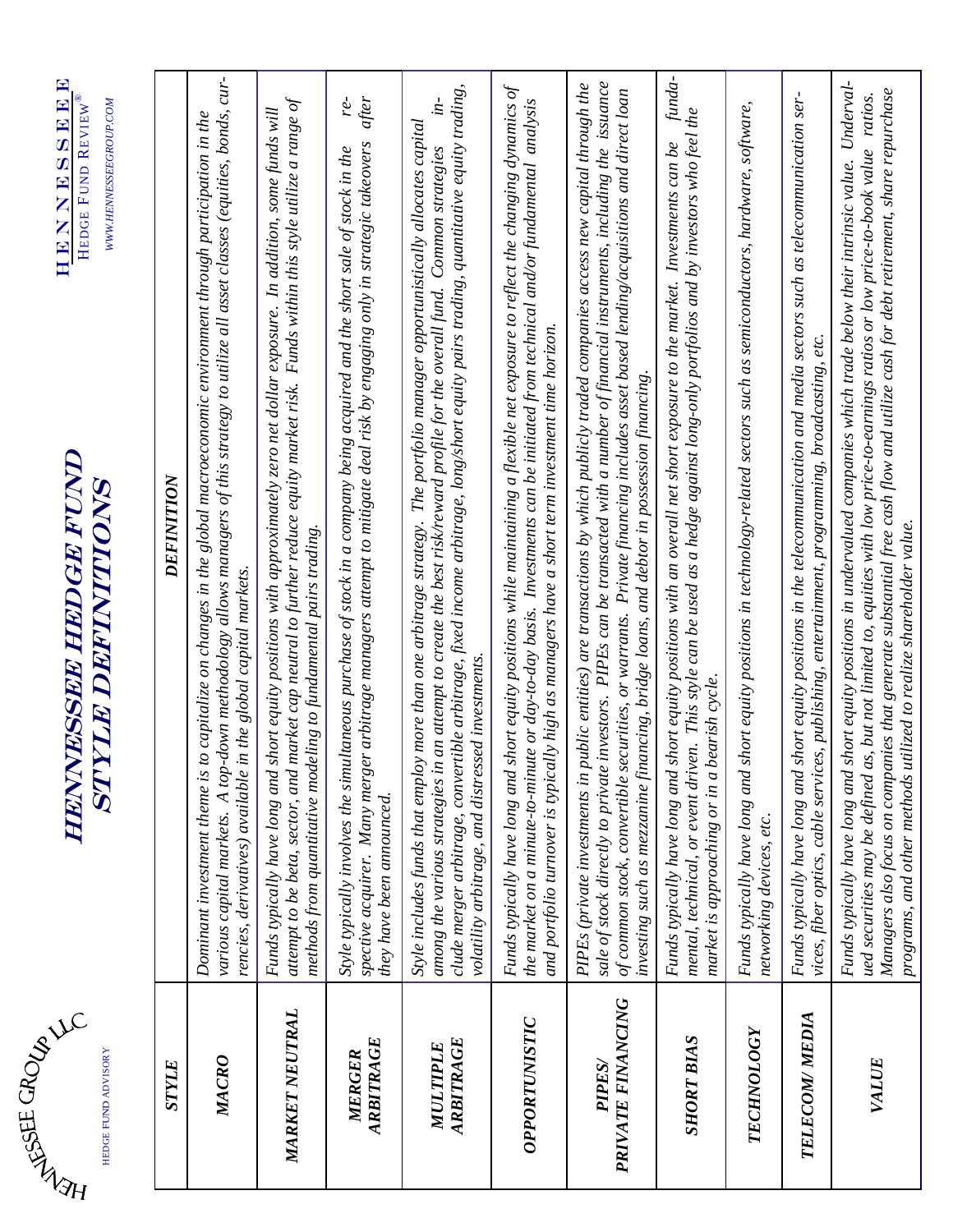#### HENNESSEEE HENNESSEEE

HEDGE FUND REVIEW® HEDGE FUND REVIEW®

*WWW.HENNESSEEGROUP.COM WWW.HENNESSEEGROUP.COM* 

### Hennessee Group is proud to announce the launch of the Hennessee Hedge Fund Review® Advertising Program An Opportunity on Every Page The Hennessee Hedge Fund Review® is the hedge fund industry's only research based hedge fund publication Read each month by hundreds of Money Managers Industry Professionals Hedge Fund Investors

For more information, contact Samuel Norvell at norvell@hennesseegroup.com

#### Hennessee Group LLC

Your Strategic Partner in Hedge Fund Investing

AFSSEE GROUP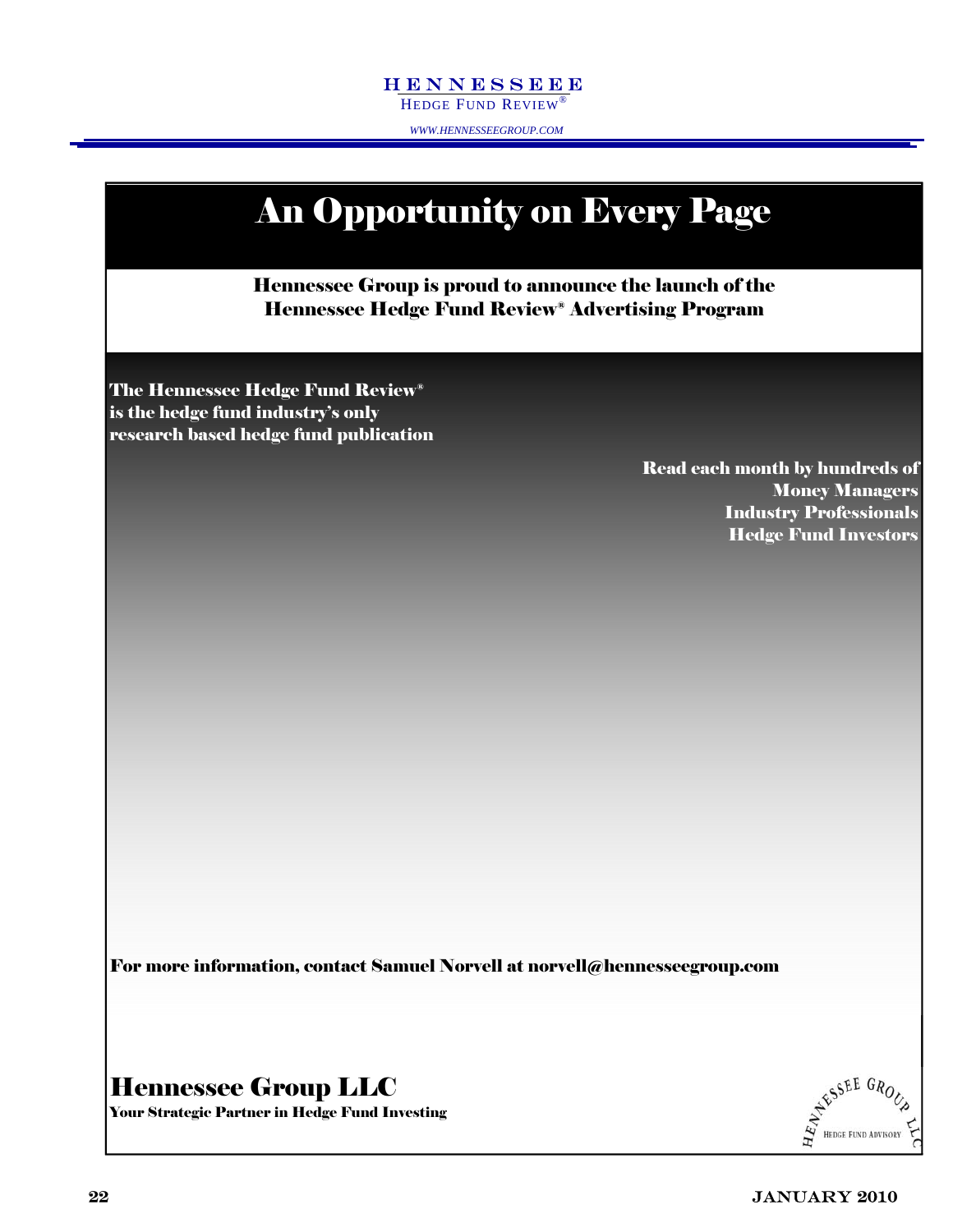| J       |  |
|---------|--|
| رَ<br>ţ |  |
|         |  |

# HENNESSEE HEDGE FUND RANKINGS HENNESSEE HEDGE FUND RANKINGS

HENNESSEEE HENNESSEEE HEDGE FUND REVIEW® HEDGE FUND REVIEW®

*WWW.HENNESSEEGROUP.COM* 

| HEDGE FUND ADVISORY           |                 |                           |                          |                          |                          |                   |                   |                 |                 |                 |                          | WWW.HENNESSEEGROUP.COM |                 |
|-------------------------------|-----------------|---------------------------|--------------------------|--------------------------|--------------------------|-------------------|-------------------|-----------------|-----------------|-----------------|--------------------------|------------------------|-----------------|
| MONTHLY RANK<br>2009 (Net)    | <b>TTP</b>      | <b>JAN</b>                | FEB                      | <b>MAR</b>               | <b>APRIL</b>             | <b>MAY</b>        | <b>JUNE</b>       | <b>IULY</b>     | AUG             | <b>SEPT</b>     | <b>OCT</b>               | NOV                    | DEC             |
| ASIA - PACIFIC INDEX          | $13\,$          | $23\,$                    | $\overline{1}$           | $13\,$                   | $\sigma$ $\tau$          | $\sim$            | $\mathbf{\sigma}$ | $\epsilon$      | $\overline{17}$ | $18\,$          | $\overline{4}$           | $\overline{19}$        | $\overline{a}$  |
| CONVERTIBLE ARBITRAGE INDEX   | 4               | $\epsilon$                | $\mathbf{\Omega}$        | $\epsilon$               |                          | $\overline{10}$   | $\overline{16}$   | 4               | $\circ$         | $\overline{13}$ | $\sim$                   | $\overline{18}$        | $\overline{4}$  |
| DISTRESSED INDEX              | $\mathbf{C}$    | $\equiv$                  | $18\,$                   | $\overline{16}$          | n                        | 4                 |                   | $\overline{10}$ | 4               | $\omega$        | $\sim$                   | $\sim$                 | $\sim$          |
| EMERGING MARKETS INDEX        | 5               | $20$                      | $\Xi$                    | $\overline{\phantom{a}}$ | $\epsilon$               | $\mathbf{c}$      | $\frac{8}{2}$     | $\mathbf{C}$    | െ               |                 | $\circ$                  | $\mathbf{13}$          | 5               |
| EUROPE INDEX                  | $\overline{17}$ | $22$                      | $13\,$                   | $\overline{4}$           | $\overline{c}$           | $\overline{13}$   | $\overline{c}$    | 15              | $\mathbf{C}$    | ∼               | $\overline{c}$           | $\overline{c}$         | $\sigma$        |
| EVENT DRIVEN INDEX            | $\omega$        | $\overline{10}$           | 22                       | $\circ$                  | $\mathbf{C}$             | $\overline{ }$    | $\omega$          | $\overline{ }$  | $\omega$        | 4               | $\Xi$                    | $\circ$                |                 |
| FINANCIAL EQUITIES INDEX      | $\circ$         | $\mathfrak{O}$            | 5                        | 15                       | $\overline{17}$          | $\circ$           | $\mathbf{C}$      | $\overline{1}$  |                 | $\overline{15}$ | 22                       | 16                     | $\Xi$           |
| FIXED INCOME INDEX            | $\overline{16}$ | 4                         | $\omega$                 | $\overline{18}$          | $18\,$                   | $18\,$            | $\overline{c}$    | 18              | $\overline{ }$  | $\frac{6}{2}$   | $\mathcal{L}$            | $\Omega$               | $\overline{16}$ |
| <b>GROWTH INDEX</b>           | $14$            | $18\,$                    | $\overline{17}$          | $\sim$                   | $\Box$                   | 12                | $\overline{17}$   | 13              | $\overline{1}$  | $\Xi$           | $\overline{c}$           | $\epsilon$             | $\overline{ }$  |
| HEALTHCARE AND BIOTECH INDEX  | $12\,$          | 13                        | 23                       | $\mathcal{L}$            | 15                       | $\equiv$          | 5                 | O               | ${}^{\circ}$    | 5               | 23                       | 5                      | 15              |
| HIGH YIELD INDEX              | $\Box$          | $\circ$                   | $\overline{\phantom{a}}$ | 22                       | 13                       | 15                | 4                 | 5               | $\Xi$           | $\infty$        | $\infty$                 | $\overline{2}$         | $\mathbb{Z}$    |
| INTERNATIONAL INDEX           | 15              | $\overline{19}$           | $\overline{c}$           | $\circ$                  | $\overline{10}$          | 5                 | $\Omega$          | $\infty$        | $\overline{10}$ | $\circ$         | $\overline{1}$           | ${}^{\circ}$           | $\overline{17}$ |
| LATIN AMERICA INDEX           |                 | $\infty$                  | $\overline{19}$          | $\overline{10}$          | $\overline{\phantom{0}}$ |                   | $\circ$           |                 | 5               | $\mathbf{C}$    | 4                        |                        | $\overline{18}$ |
| MACRO INDEX                   | $18\,$          | 15                        | 15                       | $\overline{19}$          | 14                       | 16                | 23                | $\overline{16}$ | $\overline{c}$  | $\overline{19}$ |                          | $\overline{ }$         | $\overline{c}$  |
| MARKET NEUTRAL INDEX          | $\overline{19}$ | 12                        | $\infty$                 | $\overline{z}$           | $\overline{21}$          | $\overline{19}$   | $\overline{1}$    | $\overline{19}$ | 18              | $\overline{c}$  | $\overline{c}$           | 15                     | $\mathbf{13}$   |
| MERGER ARBITRAGE INDEX        | 22              | $\overline{4}$            | $\mathfrak{S}$           | $\infty$                 | 22                       | 20                | $\equiv$          | $\overline{c}$  | $\overline{16}$ | 22              | $\sigma$                 | $\overline{17}$        | $20\,$          |
| MULTIPLE ARBITRAGE INDEX      | $\overline{ }$  | $\overline{ }$            | $\circ$                  | 12                       | $16$                     | $14$              | $\overline{ }$    | $\overline{1}$  | 13              | $\overline{1}$  | $\overline{ }$           | $\Box$                 | $\mathbf{D}$    |
| OPPORTUNISTIC INDEX           | $\infty$        | $\boldsymbol{\mathsf{v}}$ | $\overline{16}$          | $\overline{17}$          | $\infty$                 | $\infty$          | $\overline{9}$    | ٥               | 14              | $\equiv$        | $\overline{17}$          | 4                      | ${}^{\circ}$    |
| PIPES/PRIVATE FINANCING INDEX | $20\,$          | 16                        | $12\,$                   | $\equiv$                 | $\overline{19}$          | $\overline{21}$   | $\overline{10}$   | $\overline{c}$  | $\overline{c}$  | $\overline{c}$  | $\mathbf{r}$             | 22                     | $\omega$        |
| SHORT BIASED INDEX            | 23              | $\mathbf{C}$              | $\overline{ }$           | $23\,$                   | 23                       | 23                | $\mathbb{Z}$      | 23              | 23              | 23              | $\overline{\phantom{0}}$ | 23                     | 23              |
| TECHNOLOGY INDEX              | $\circ$         | $\overline{17}$           | $\equiv$                 | $\overline{ }$           | $\circ$                  | $17\,$            | $\infty$          | 12              | 22              | $\circ$         | 18                       | $14$                   | $\circ$         |
| TELECOM AND MEDIA INDEX       | $\overline{21}$ | $\overline{ }$            | 4                        | $20\,$                   | $\Omega$                 | 22                | $\overline{15}$   | 22              | $\overline{15}$ | $\overline{17}$ | 16                       | $\overline{10}$        | $\overline{c}$  |
| <b>VALUE INDEX</b>            | $\equiv$        | $\overline{21}$           | $20\,$                   | 4                        | 4                        | $\mathsf{\sigma}$ | $\mathbf{r}$      | $\equiv$        | $\overline{c}$  | $\overline{c}$  | 15                       | $\mathsf{\sigma}$      | $\equiv$        |
|                               |                 |                           |                          |                          |                          |                   |                   |                 |                 |                 |                          |                        |                 |

The Hennessee Hedge Fund Indices® are calculated from performance data reported to the Hendes Advisory Group by a diversified group of hedge funds. The Hennessee Hedge Fund Index is an equally- weighted average of the fund funds in the Hennessee Eund Index are believed to be statistically representative of the larger Hennessee Universe of over 3,500 hedge funds and are net of the sand unaudited. The hedge fund performance data has been obtai made with respect to accuracy. Past performance is no guarantee of future returns. This material is for general information only and is not an offer or solicitation to buy or sell any security including any interest in a h

23